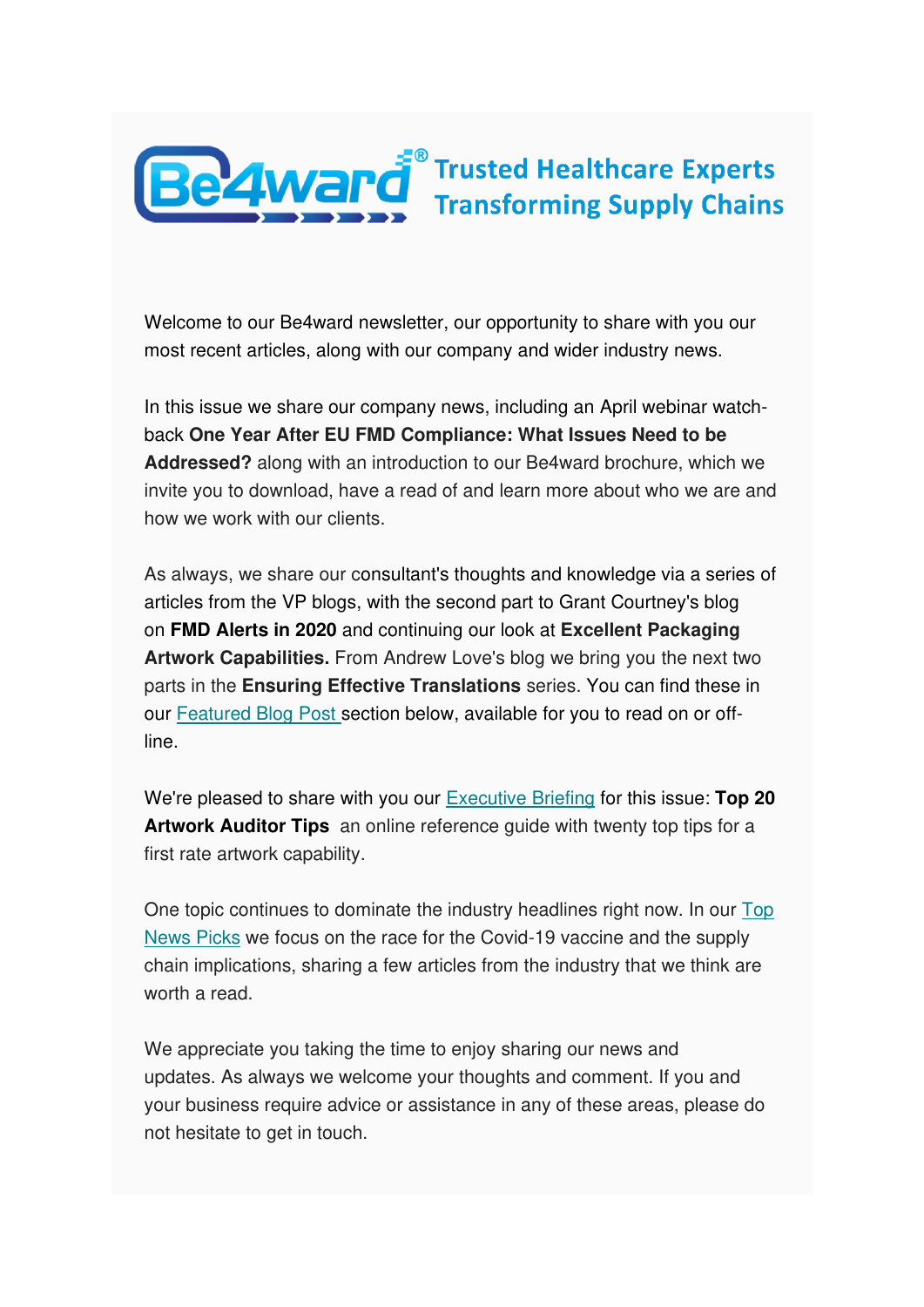Kind regards,



The team at Be4ward



# **Be4ward Company News**

**One Year After EU FMD Compliance: What Issues Need to be Addressed?** WEBINAR WATCH-BACK

Be4ward | Optel | Jennason



It's been one year since the European Union (EU) adopted the Falsified Medicines Directive (FMD) as a means of combatting counterfeiting in the pharmaceutical industry. How effective has the EU FMD been and how secure is the supply chain now?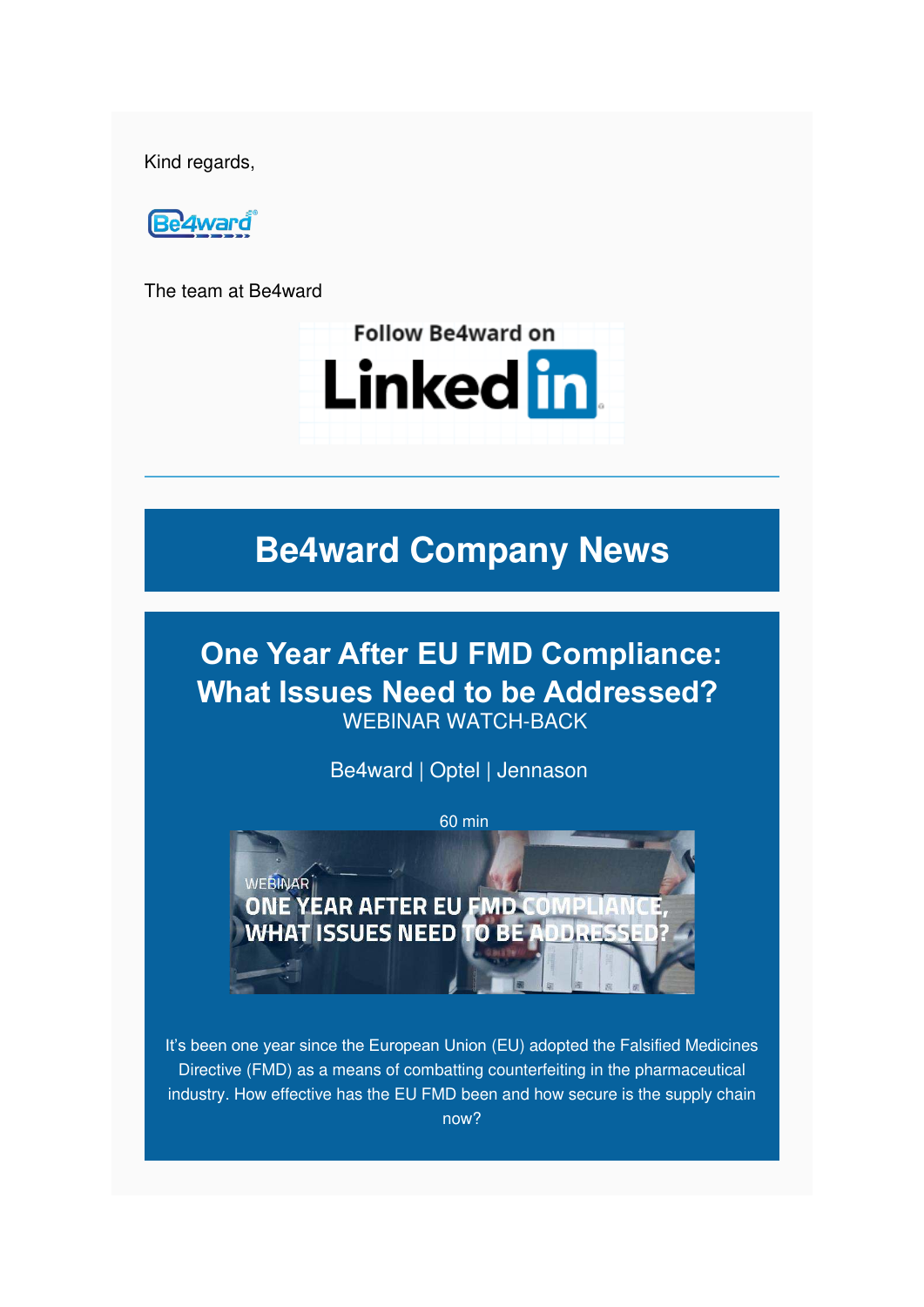In this webinar, OPTEL and Be4ward consultants Grant Courtney and Scott Pugh, both traceability experts, weigh in on the issues that still need to be addressed, including the EU FMD's bookend approach that creates a race between authentic and counterfeit medicines in reaching the patient first.

The solution can be found in aggregation and multilayer protection such as serialization, tamper evidence and digital watermarks, which are technologies that OPTEL has been developing and perfecting for decades.

[Join our watch back t](https://be4ward-my.sharepoint.com/:v:/p/stuart_hinks/Ebps7kedybhNqeORB9qk3R8BzV5Js1AaLhKFBfR1bR2EaA?e=Uwv1rf)o learn about:

- Overview and rationale of the EU FMD
- How the EU FMD is working so far
- What the EU FMD has improved or solved
- How the Jennason alert manager can help
- What issues the EU FMD hasn't solved
- How OPTEL can solve these remaining issues



#### **ONE YEAR AFTER EU FMD COMPLIANCE, WHAT ISSUES NEED TO BE ADDRESSED?**

**WATCH NOW >** 

\* please note, as this is a watch-back the interactive chat and Q&A function is not available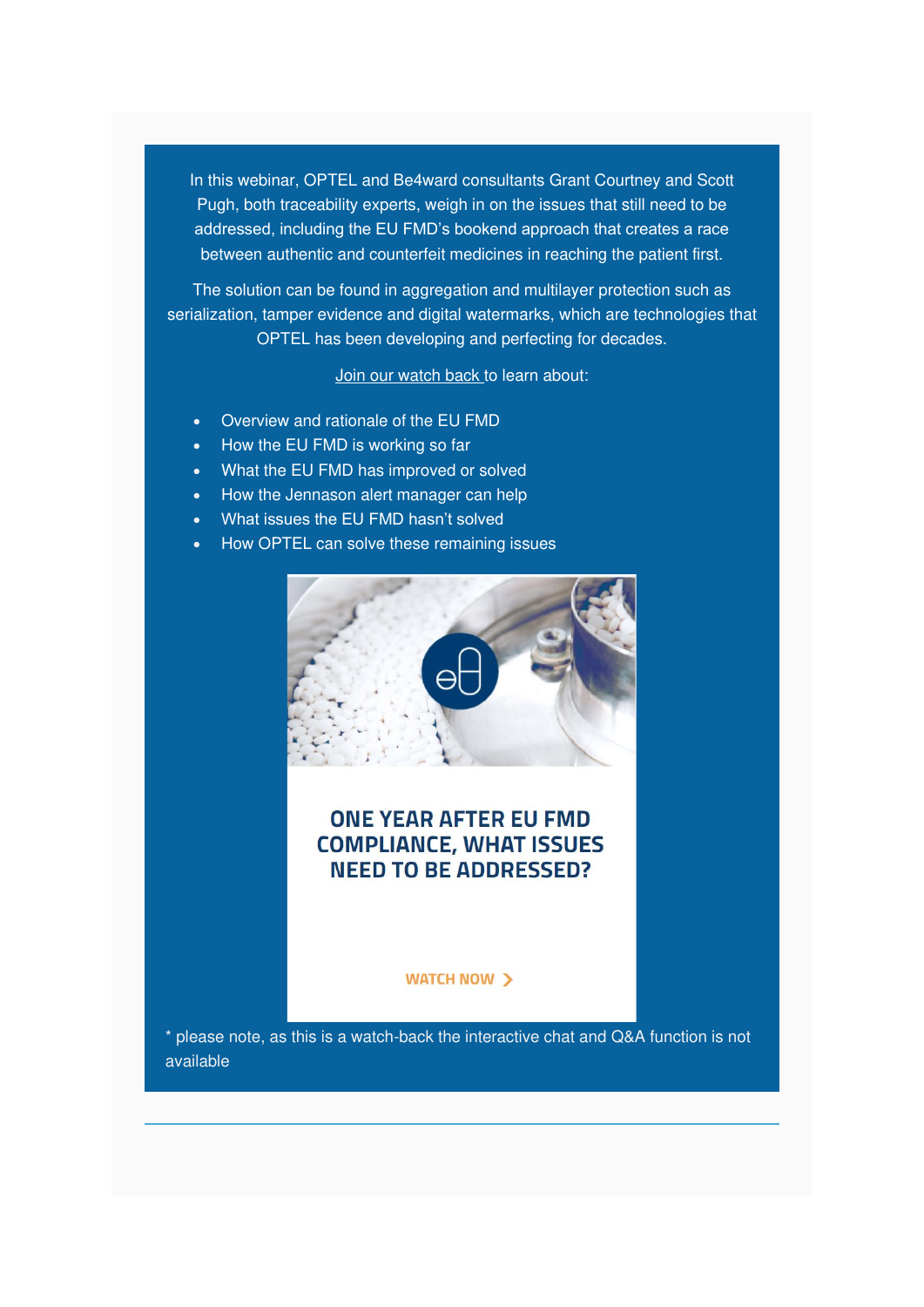

### **About Be4ward**

"We are an international team of subject matter experts and implementation specialists dedicated to improving and enhancing healthcare product lifecycles, from packaging through to patient. "

Find out who we are, how we support our clients, how we work with our clients and why you should work with us in our company introduction brochure.

[Download the Be4ward brochure](https://mcusercontent.com/e26c7f2af713739ac392fa0ba/files/af69d2c9-4ef0-492b-9b6e-76d696eaa4f1/Be4ward_Company_Introduction_Brochure.pdf)

# **Industry News**

# **Momentum for GSI global barcode standard grows with new Digital Link upgrade**

**EVRYTHNG,** an AIPIA member providing digital identities for global consumer products, has announced its support for GS1 Digital Link 1.1, released earlier in 2020.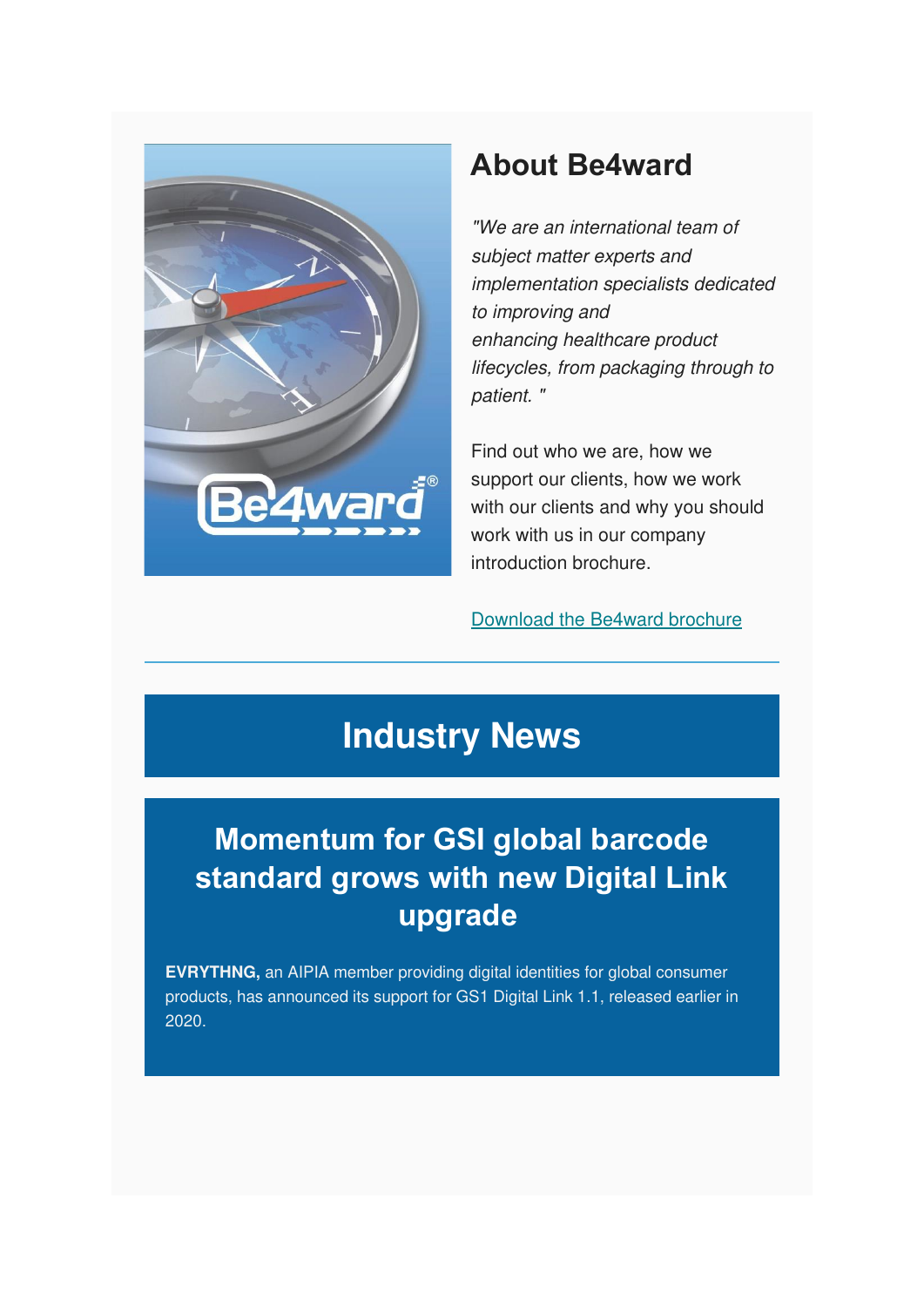

#### [Read the AIPIA article](https://www.aipia.info/news-Momentum-for-GSI-global-barcode-standard-grows-with-new-Digital-Link-upgrade-1186.php)



**Featured Blog Posts By Stephen McIndoe**

### **FMD ALERTS IN 2020 – WHERE WE ARE A YEAR INTO LEGISLATION: PART 2**

Associate blog post from Grant Courtney, Principle Consultant

It's been 15 months since EU FMD came into force and after initial problems bedding in the new systems, false alerts remain a problem preventing the realisation of the full benefits of the directive. With many grace periods now coming to an end, where are manufacturers on the EU FMD journey and what are the real consequences of unresolved alerts moving forward?

In part two of the FMD Alerts in 2020 series, Grant Courtney Principle Consultant at Be4ward, looks at the process that happens when an alert is triggered, what manufacturers should be doing and what's coming next in the EU FMD journey.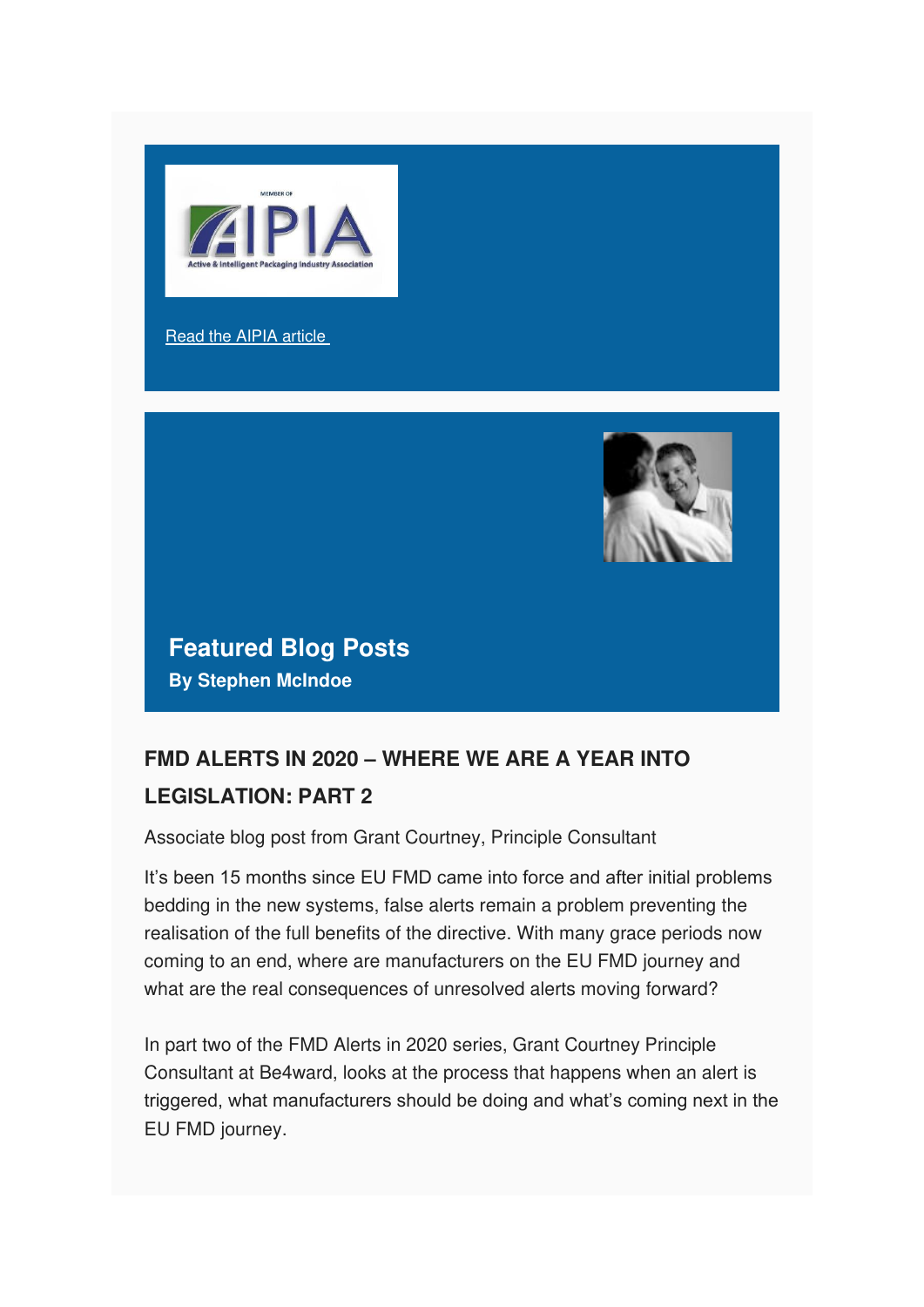#### [Read it online](https://www.be4ward.com/blogstephenmcindoe/2020/04/30/fmd-alerts-in-2020-where-we-are-a-year-into-legislation_2/)

### **EXCELLENT PACKAGING ARTWORK CAPABILITIES PART 3 – CORE AND INTERFACING ARTWOK PROCESSES**

In part two of my blog series on how to create excellent packaging artwork capabilities, I looked at some of the main causes of artwork error and the importance of creating a service culture. Here in part three I introduce three important artwork processes and look in greater detail at the core and interfacing artwork processes. I highlight the 5 fundamental core process steps and examine some typical interfacing processes and their interaction with the artwork process.

[Read it online](https://www.be4ward.com/blogstephenmcindoe/2020/05/31/excellent-packaging-artwork-capabilities-part-3-core-and-interfacing-artwork-processes/)



**Featured Blog Posts by Andrew Love**

#### **ENSURING EFFECTIVE TRANSLATIONS – INITIATE YOUR PROJECT**

As we continue this series of posts expanding the topic of Ensuring Effective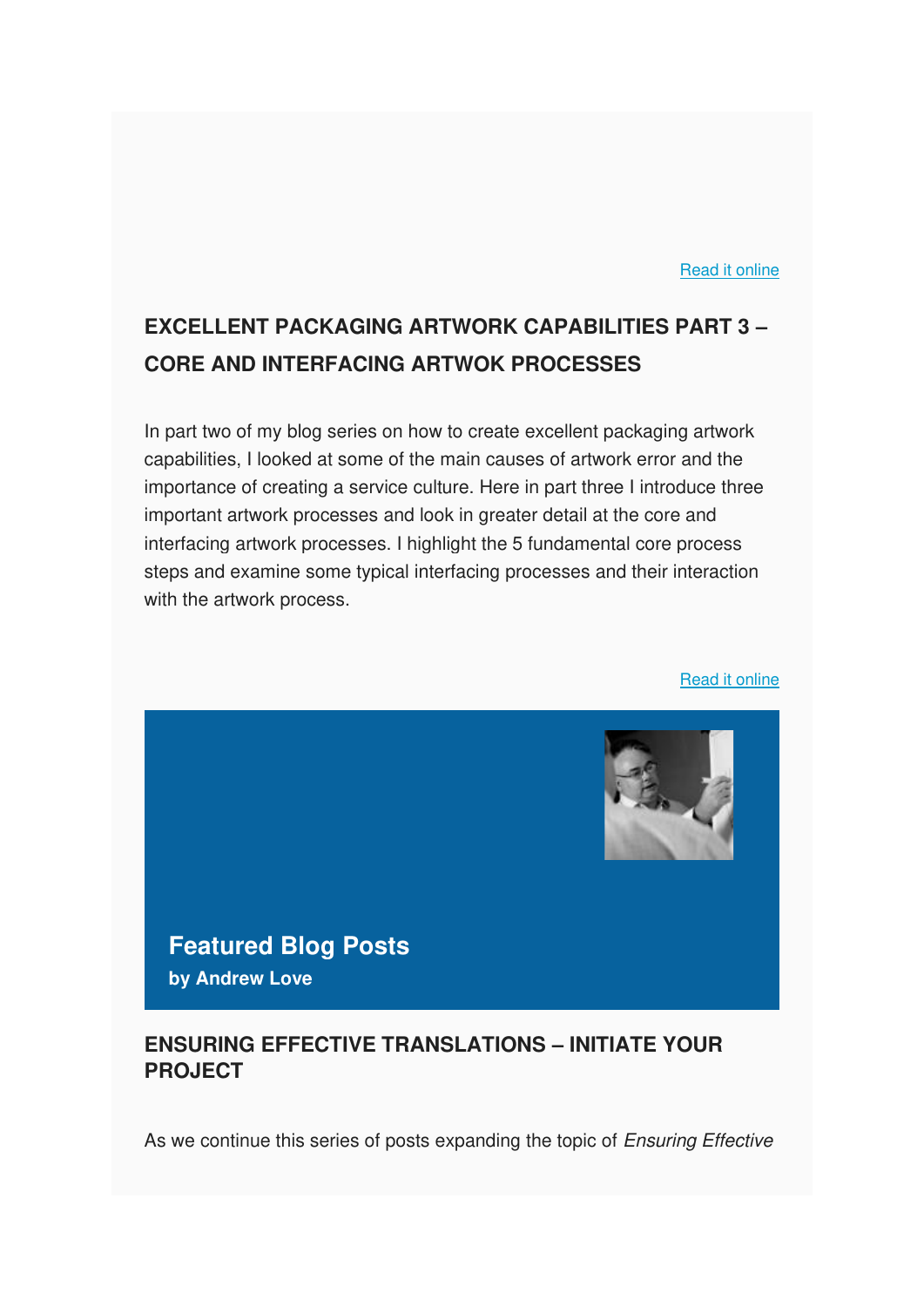Translations to help you establish your translation capability, we move to the next set of tips, based around step 2 – Initiate your project.

[Read it online](https://www.be4ward.com/blogandrewrlove/2020/04/30/ensuring-effective-translations-initiate-your-project-2/)

#### **ENSURING EFFECTIVE TRANSLATIONS – PREPARING TEXT FOR TRANSLATION**

As we continue this series of posts expanding the topic of *Ensuring Effective* Translations to help you establish your translation capability, we move to the next set of tips, based around step 3 to help you make sure that the text you are supplying for translation is prepared in way that allows for a high quality translation.

[Read it online](https://www.be4ward.com/blogandrewrlove/2020/05/31/ensuring-effective-translations-preparing-text-for-translation/)

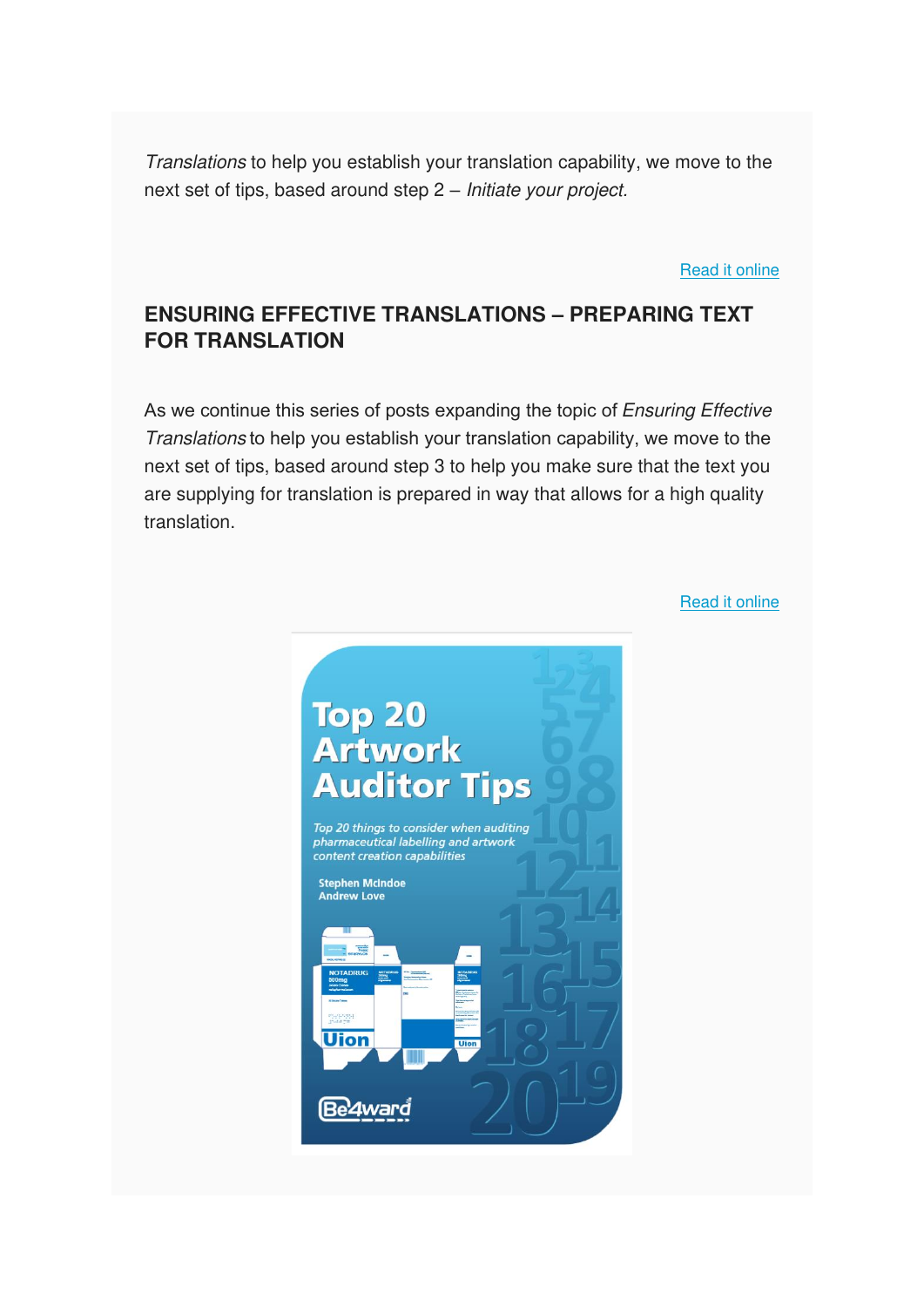# **Top 20 Artwork Auditor Tips Executive Briefing**

Stephen McIndoe Andrew Love

This Executive Briefing is designed to help professionals involved in pharmaceutical packaging labelling and artwork activities to develop improved auditing techniques. In itself, this book does not attempt to create a guideline or structure for auditing such capabilities.

The Executive Briefing takes the popular Top 20 Tips format to describe key features of an artwork capability in an easy to digest format.

### **[Read the Executive Briefing to learn more](https://mcusercontent.com/e26c7f2af713739ac392fa0ba/files/441f6213-674d-49cb-8bd2-c5aea6ed7005/Top_20_Artwork_Auditor_Tips_Be4ward.pdf)**

# **Top 3 News Picks**

We share some of the latest worldwide news picks, on topics related to Serialisation, Artwork, Proofreading, Packaging and Supply Chain Optimisation. Here are three links from the many recently shared articles in the industry that we think are worth your time.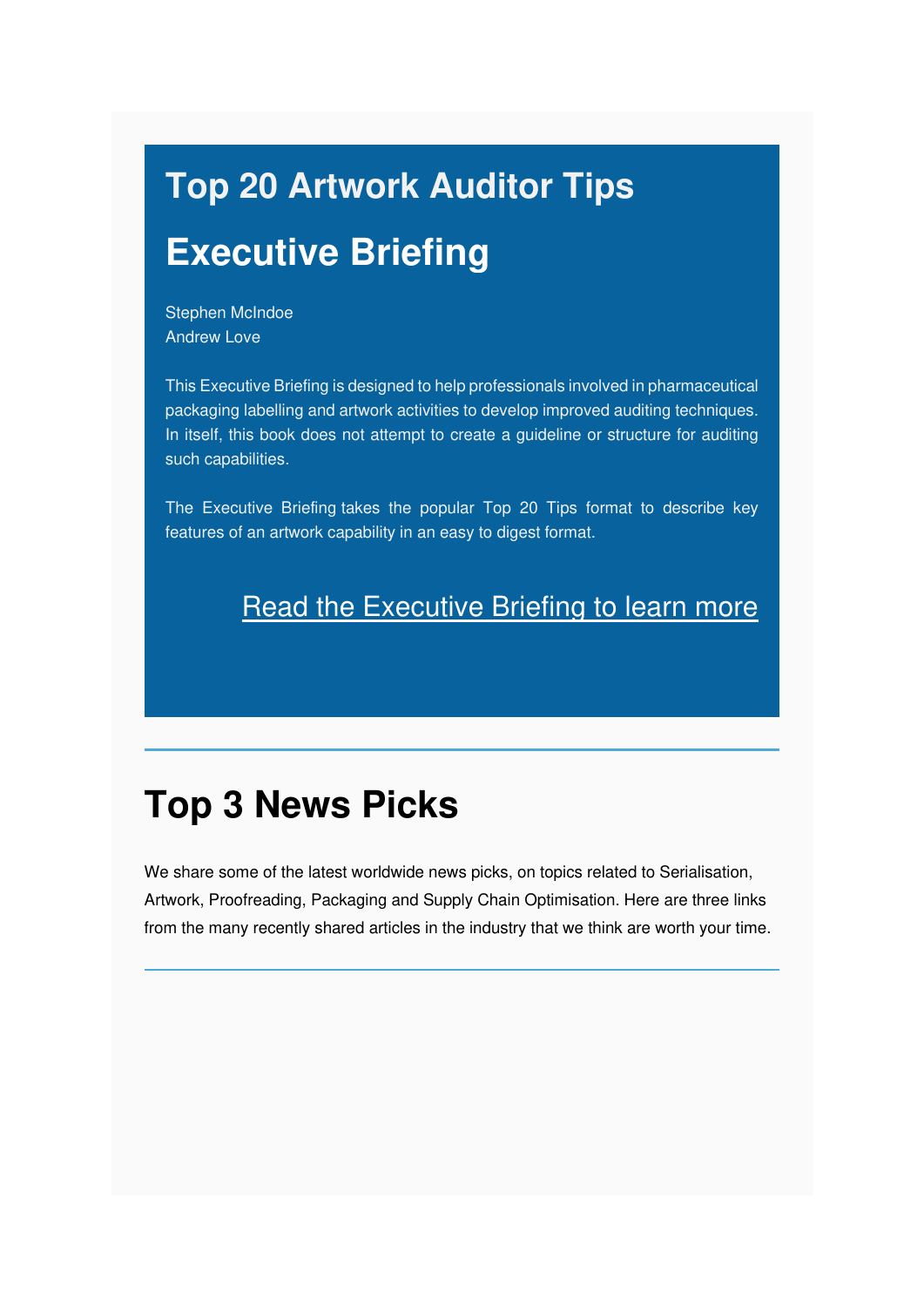

# **The 'biggest challenge' won't come until after a coronavirus vaccine is found**

By Sarah Owermohle for Politico

The nation's supply chain isn't anywhere close to ready.

Meeting the overwhelming demand for a successful coronavirus vaccine will require a historic amount of coordination by scientists, drugmakers and the government.

**[Click here to read the article](https://www.politico.com/news/2020/05/11/coronavirus-vaccine-supply-shortages-245450)**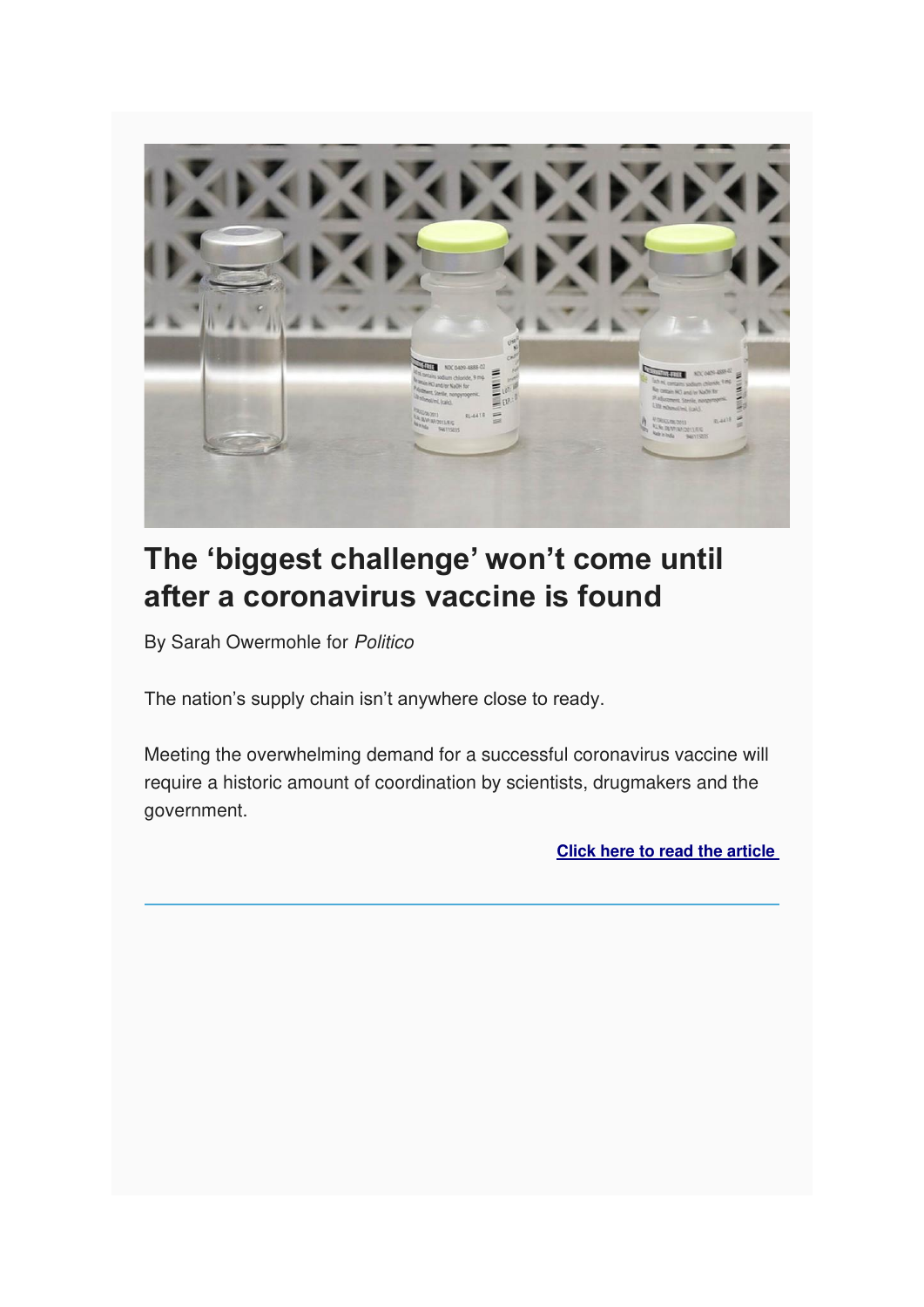

# **Why vaccine 'nationalism' could slow coronavirus fight**

By [Richard Milne](https://www.ft.com/stream/beda7f8b-f25d-4816-9756-f9f648abaf93) in Oslo and [David Crow](https://www.ft.com/david-crow) in New York for Financial Times Health experts fear US-China tensions could hamper global co-operation and limit poorer nations' access to a treatment

**[Click here to read the article](https://www.ft.com/content/6d542894-6483-446c-87b0-96c65e89bb2c)**



**Why we might not get a coronavirus vaccine**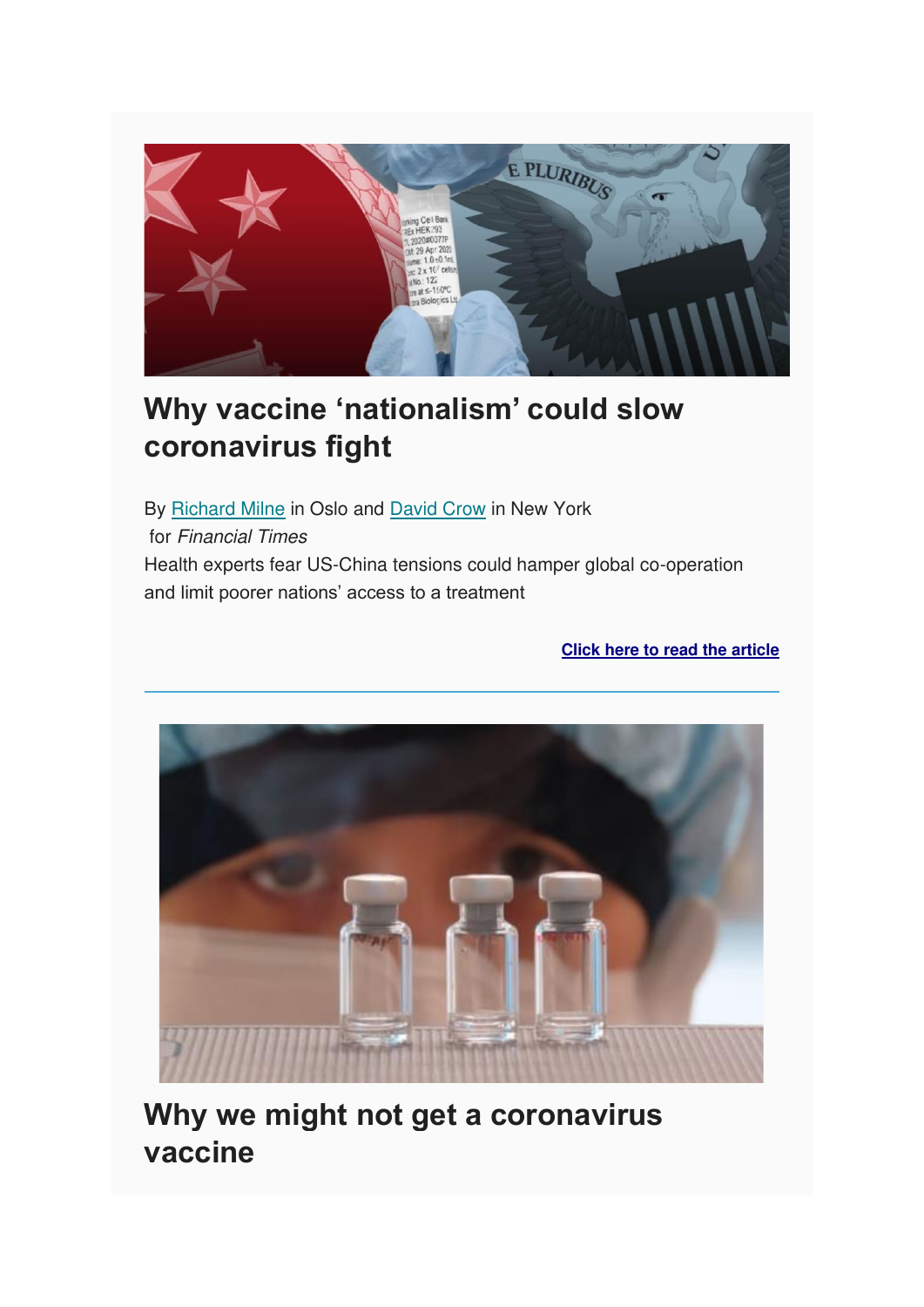By lan Sample Science editor for The Guardian

Politicians have become more cautious about immunisation prospects. They are right to be.

It would be hard to overstate the importance of developing a vaccine to Sars-CoV-2 – it's seen as the fast track to a return to normal life. That's why the health secretary, Matt Hancock, said the UK was "throwing everything at it".

**[Click here to read the article](https://www.theguardian.com/world/2020/may/22/why-we-might-not-get-a-coronavirus-vaccine?CMP=Share_AndroidApp_Email)**



### **Executive Briefing: read offline**

### **Top 20 Artwork Auditor Tips**

#### **Introduction**

This Executive Briefing is designed to help professionals involved in pharmaceutical packaging labelling and artwork activities to develop improved auditing techniques. In itself, this book does not attempt to create a guideline or structure for auditing such capabilities.

The Executive Briefing takes the popular Top 20 Tips format to describe key features of an artwork capability in an easy to digest format. .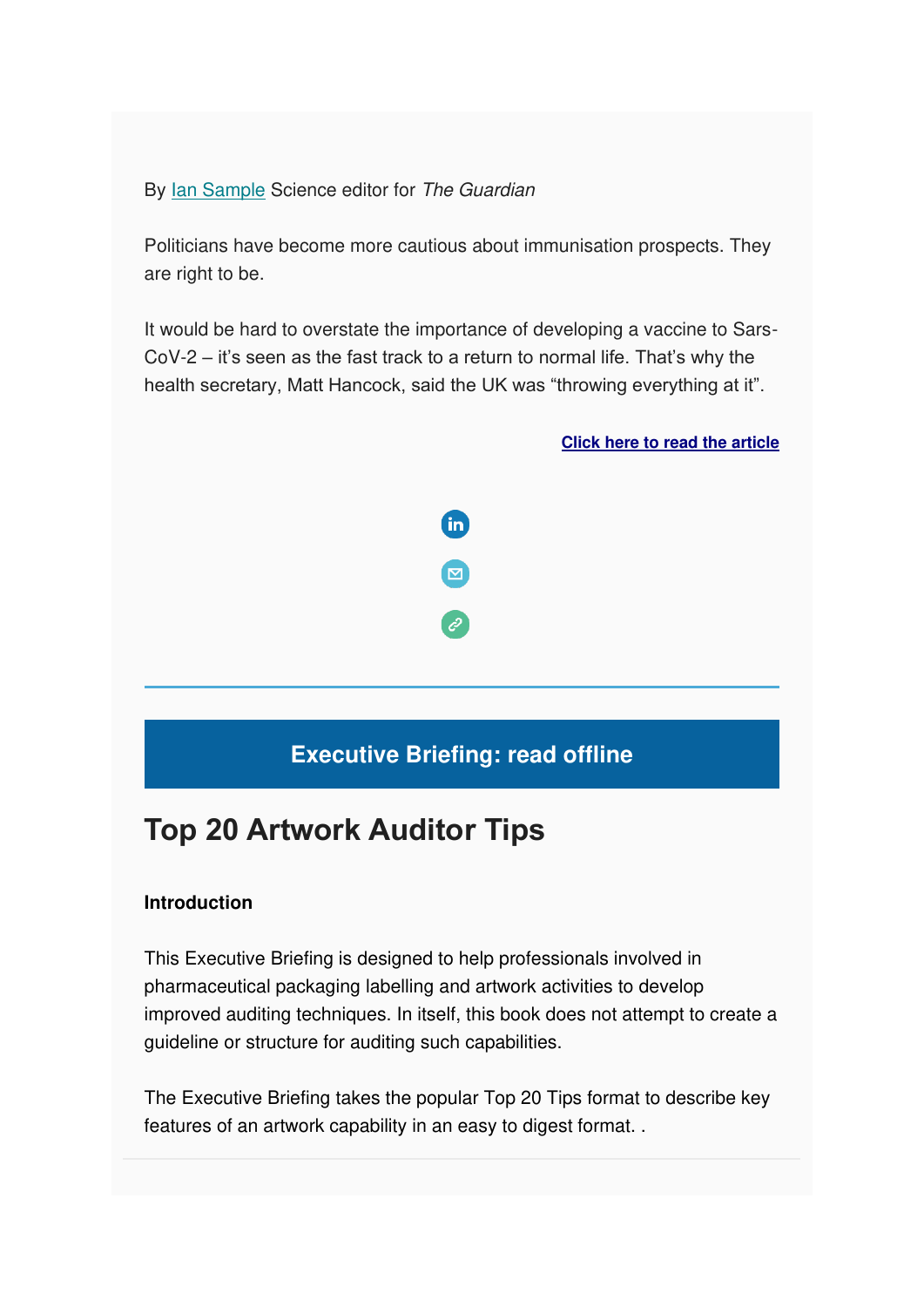#### **Tip 1 – Quality Management System**

**Is the end-to-end artwork capability managed under a formal Quality Management System?**

#### **Discussion**

It almost goes without saying that the artwork management process creates an output which, if incorrect, can have serious implication on patient safety. Therefore, the artwork process must be managed under one or more formal Quality Management Systems.

Furthermore, the Quality Management System that the artwork capability is managed under should, in some way, link to the company's corporate level Quality Management System.

Where third party service providers are used to provide all or part of the overall artwork capability, these operations must also be covered by an appropriate Quality Management System which is again linked back to the company's corporate level Quality Management System.

#### **Tip 2 – End-to-end Coverage**

#### **Does the scope of the end-to-end capability cover all labelling and artwork creation?**

#### **Discussion**

Once the existence of a Quality Management System(s) is established, the next thing to verify is that all artwork changes are managed within this framework. The following checklist may help establish this:

- All subsidiary companies
- Recent acquisitions
- All products
- All markets and regions
- All components
- 3rd party or contract packaging operations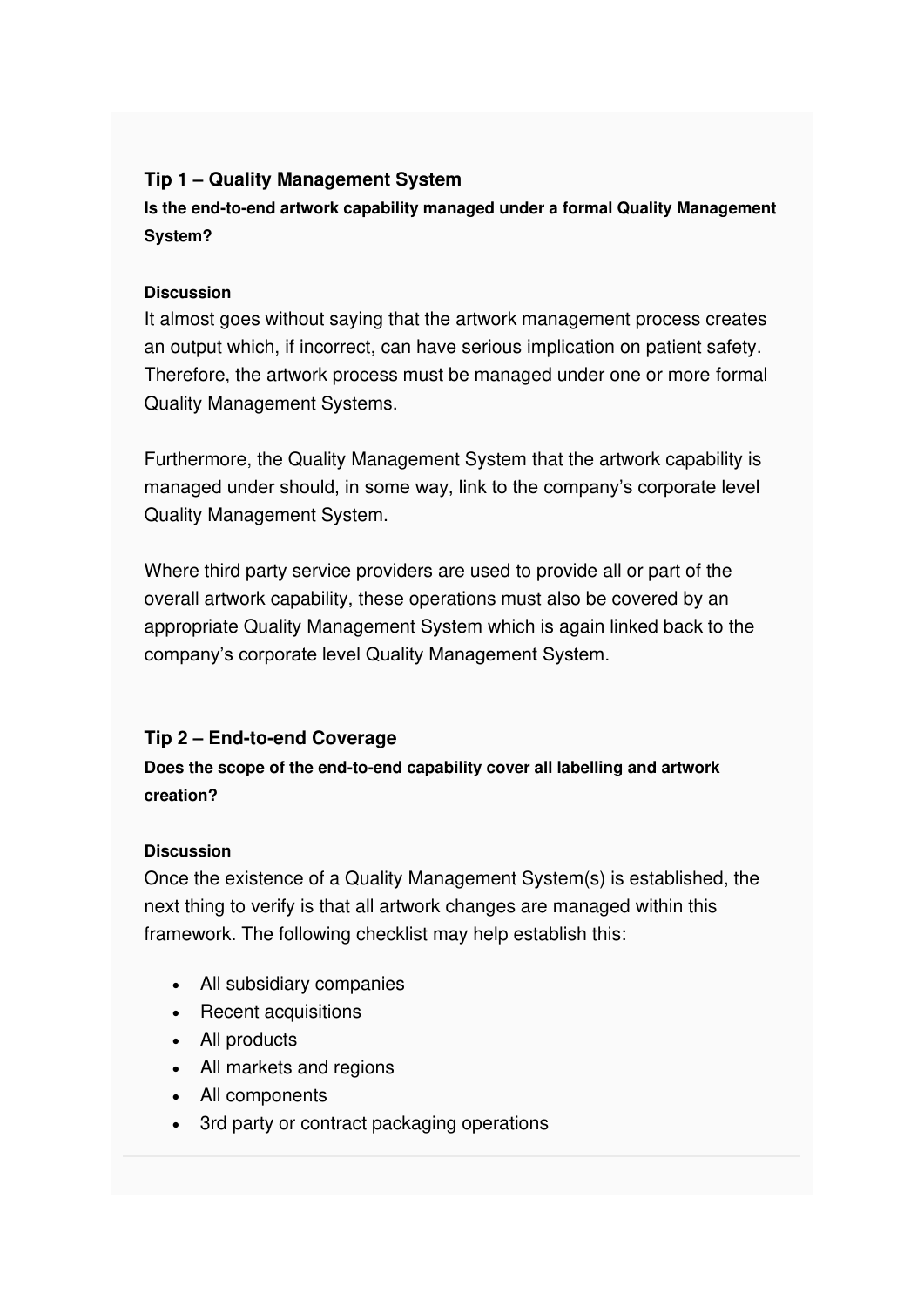- Products produced locally for local or regional use
- Repackaging and over-labelling activities

We have come across several situations where there was an acceptable artwork capability in place to manage the majority of the company's packaging artwork, however, there were significant gaps in the scope of the coverage of this capability.

#### **Tip 3 – Effective Impact Assessment**

**Does a trigger for change result in all the relevant artworks being created or changed?** 

#### **Discussion**

One of the most basic causes of artwork error is not carrying out every change that is necessary as a result of a change trigger. For example, if a local regulator introduces a new packaging regulation requirement, one of the first questions that needs to be answered is: which markets; products; packs; components and therefore artwork is impacted.

For this reason it is critical that there is a robust process in place to assess the impact of any trigger for change and ensure all the existing and new packaging components which are impacted are identified. For each component that is impacted, there needs to be a robust mechanism to ensure the required changes actually occur. This is often achieved by formally triggering an artwork change process at this point.

For changes such as critical safety changes, it is also necessary for a company to be able to report on the successful completion of the resulting pack changes to some external regulators.

**Tip 4 – Critical Control Points Are critical control points defined?** 

#### **Discussion**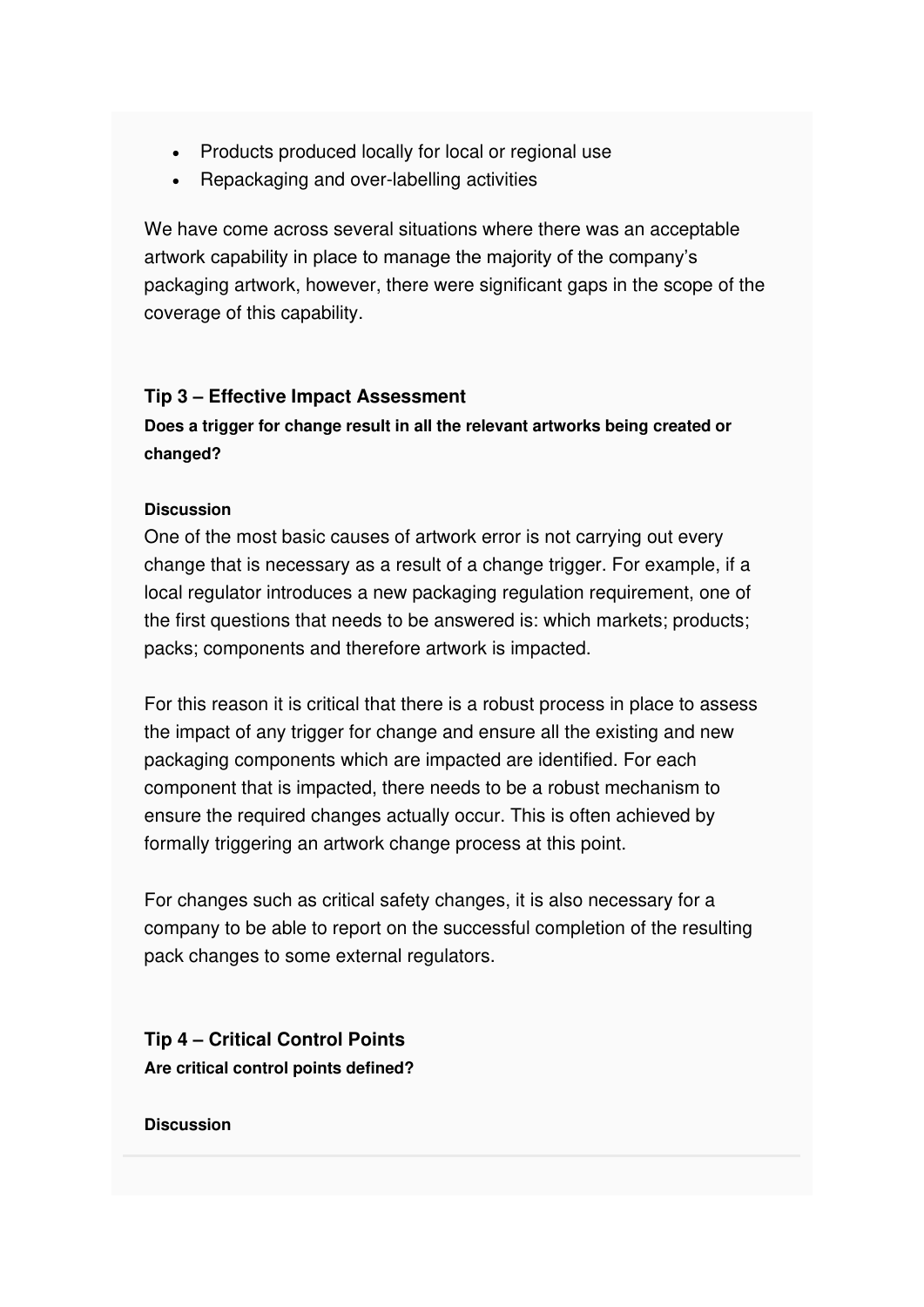A typical artwork change management process will divide the development of new or changed artwork and it's subsequent implementation into a number of logical steps or stages.

Many errors have occurred because the process has continued despite the fact that the previous stage has not been fully completed.

Therefore, ensuring that there are clear control points in the process that must be fully completed before proceeding is a useful way to minimise this particular risk.

Control points may include:

- Approval of the definition of the change requirement.
- Approval of the artwork.
- Approval of any printer proofs.
- Approval of packaging components for use.
- Packaging batch release to ensure correct version of artwork used.

The acceptable completion of a control point should be recorded by the signature of the appropriate individuals. It is critical that all the appropriate cross functional individuals are included in this approval step.

#### **Tip 5 – Complete Artwork**

#### **Is a complete version of the artwork created and approved?**

#### **Discussion**

We have encountered a number of occasions where errors occurred because the artwork that is initially developed and approved by the relevant stakeholders is not complete. Subsequent additions to the artwork, say to add product barcodes, create errors which are then not caught in any subsequent quality control steps.

For this reason we would recommend that, when approved by the necessary cross-functional stakeholder group, the artwork is complete with respect to all information that will be presented to the prescribers and patients.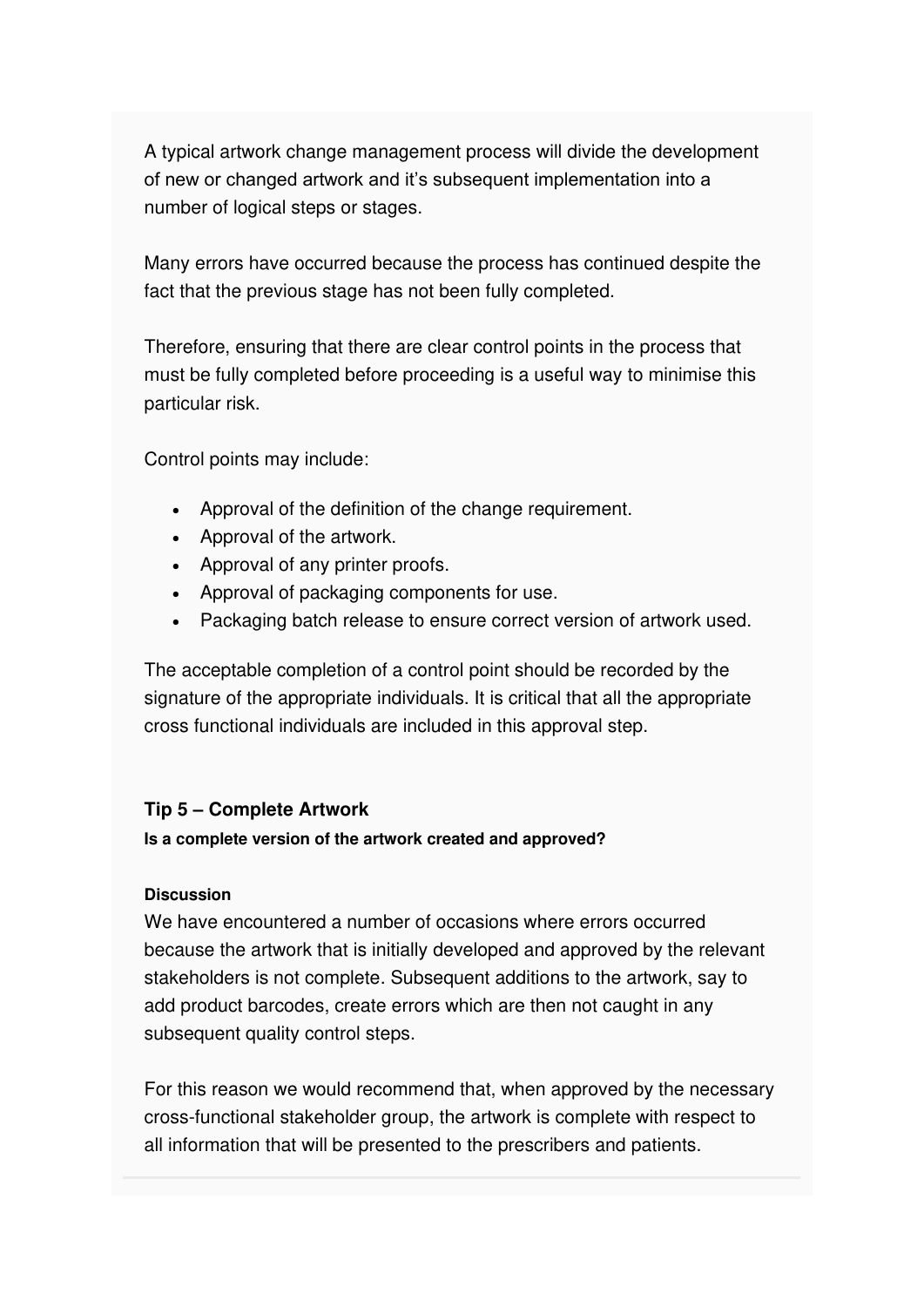Furthermore, any information on the artwork which is used to identify it throughout it's subsequent development or use should also be present at this time. This avoids gross errors caused by the wrong artwork/packaging component being used.

In addressing this last point, it will often be necessary to understand how any 3rd party service providers identify artworks and packaging components in their processes to ensure that this risk is adequately covered.

#### **Tip 6 – Adequate Process & Task Definition**

**Is the overall process and are individuals' tasks defined to ensure complete and consistent working?** 

#### **Discussion**

It is important to ensure that the end-to-end process is formally documented and managed in the relevant Quality Management System (see Tip 1).

Given the detailed nature of the artwork process and the fact that it often involves many individuals from all over the world doing the same tasks, it is important to ensure that the description of tasks are sufficiently detailed to ensure work is carried out consistently, completely and correctly.

To achieve this, it is normally necessary to employ a number of different process documentation tools which may include:

- Policies.
- Standard operating procedures (SOP).
- Checklists.
- Work instructions, guidelines, job aids.

Too often we find that the process is only documented in SOPs at a very high level and individuals have little idea of how they need to carry out the tasks asked of them.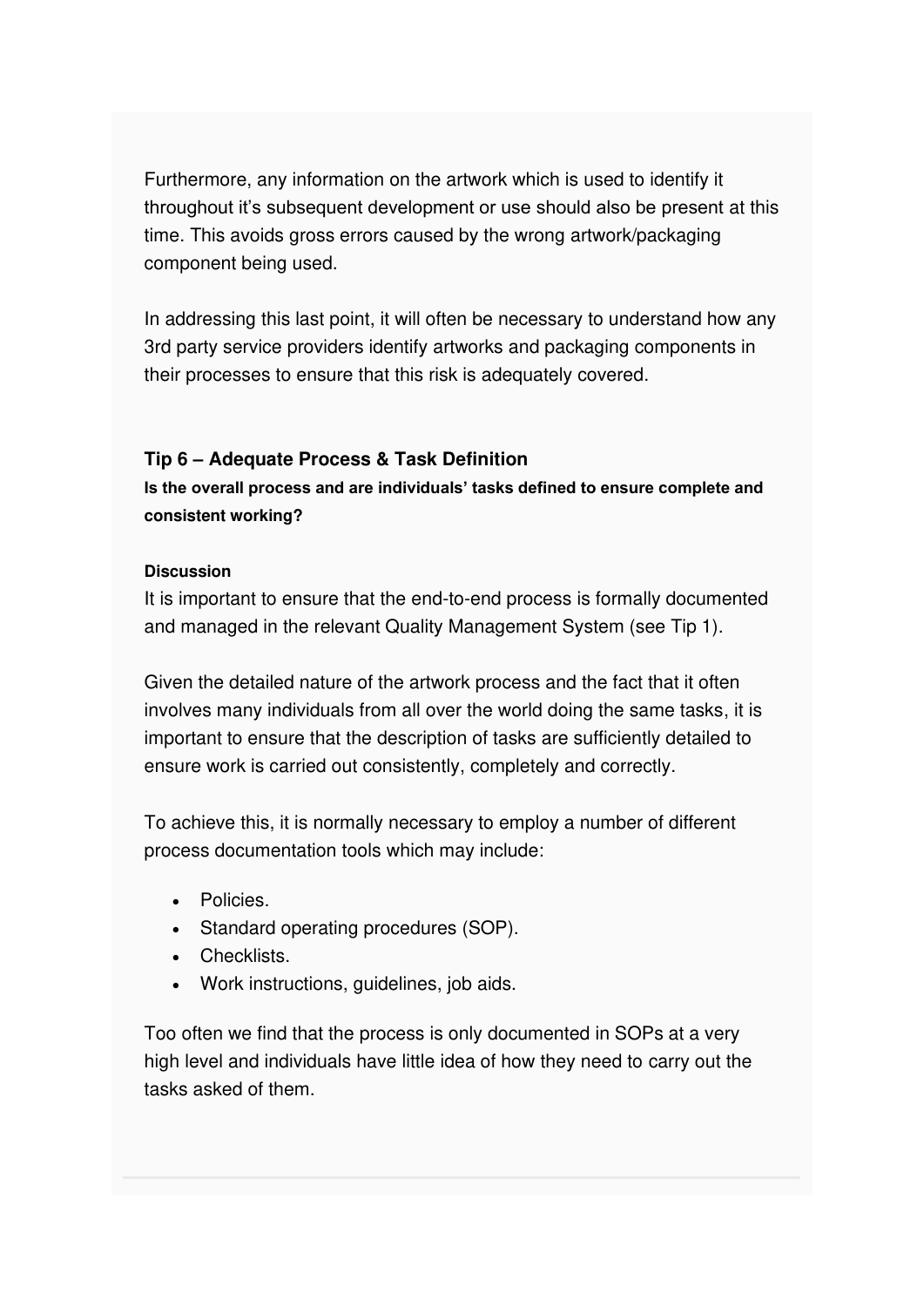#### **Tip 7 – Clear Roles and Responsibilities**

**Are roles and responsibilities clearly defined, including at key approval points?** 

#### **Discussion**

Ensuring that the roles and responsibilities are clear for the artwork process is important for a number of reasons.

Firstly, it is critical that, where an individual needs to carry out tasks in the process, they are clear which tasks they are expected to complete.

Secondly, for the end-to-end process to be robust, it is imperative that all the relevant stakeholders are involved in each step of the process, particularly the review and approval stages.

An easy shortcut that is often taken is to only involve a sub-set of the necessary stakeholders in the process, particularly when under time pressures. This can lead to errors and omissions not being identified, with the consequent risks to patient safety.

#### **Tip 8 – Adequate Artwork Quality Checks**

**Are there adequate quality checks of all text and graphics at every document revision?** 

#### **Discussion**

It is important that the artwork quality checks that are performed are adequate. These can be categorised into the following three areas:

- All text, characters and symbols are present, correct and, where appropriate, consistent with source text documents.
- All graphical elements are present and correct.
- All technical requirements have been met, e.g. barcodes, size, varnish finish etc.

Clearly, in order to verify the above, the individuals performing the checks need to have access to the appropriate reference information. This is one of the reasons we would recommend the preparation and formal approval of a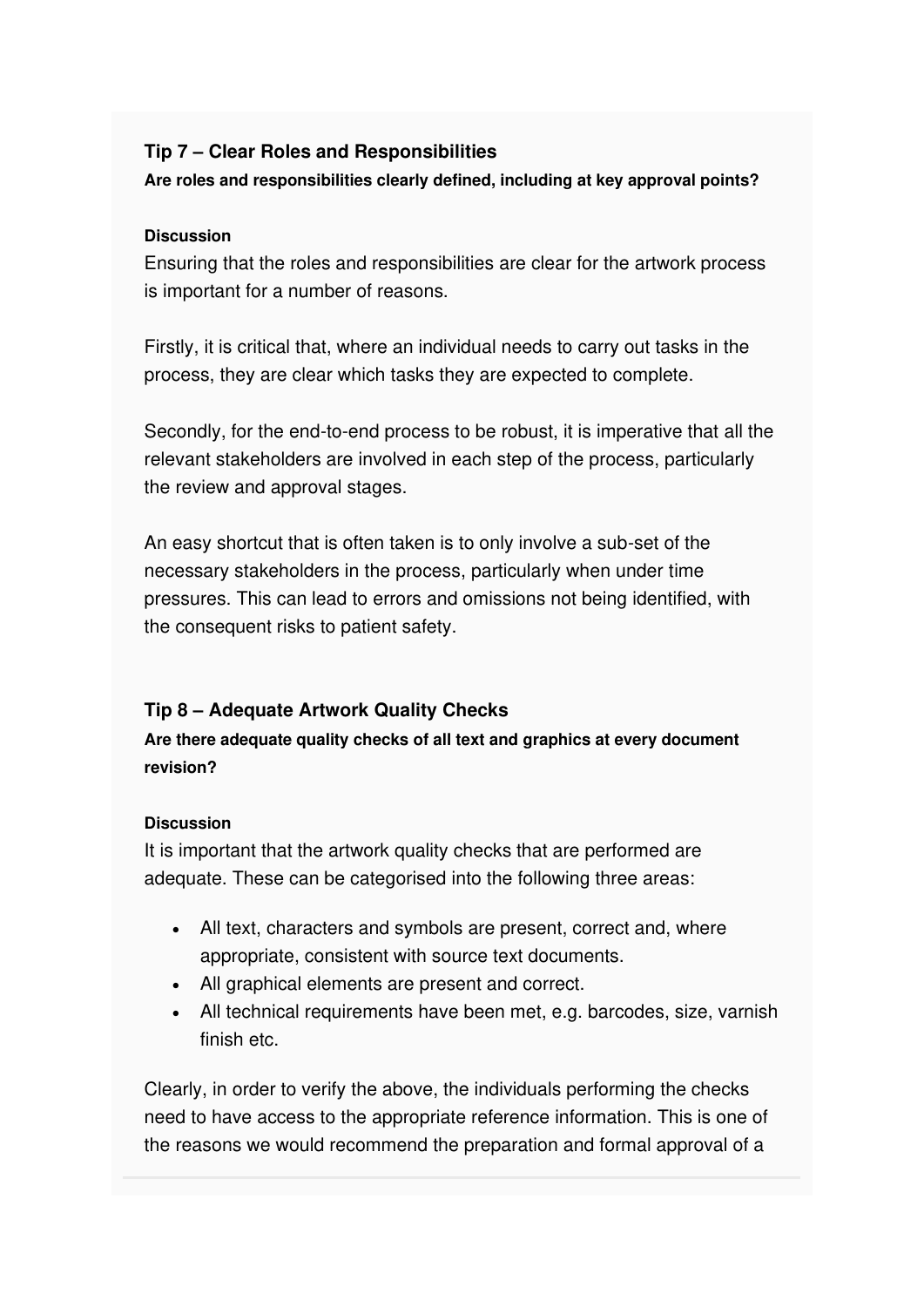change requirement, or Brief, to be included in the artwork process.

Furthermore, it is important that checks are carried out to verify that changes have been performed correctly and that no unintentional changes have been made by mistake. For this latter reason, we would recommend carrying out full checks at all verification steps, regardless of the scope of the change that was intended to be made.

#### **Tip 9 – Audit Trail**

**Is an audit trail created and held for an acceptable period?** 

#### **Discussion**

An adequate audit trail should be created and maintained to ensure that it can be demonstrated that the artwork process was carried out completely and correctly.

Furthermore, it may also be beneficial to record additional information in the audit trail to assist with continuous improvement activities.

The audit trail could include the following:

- All approved documents.
- Signature records from all approving stakeholders.
- The results of all critical quality checks.

The company needs to have a mechanism in place to ensure that the audit trail is maintained for the minimum period as required by local regulations and as defined in their corporate records retention policy.

All audit trail records need to be kept in a manner that will prevent their loss in the event of occurrences such as fire or theft.

### **Tip 10 - Document Version Management**

**Is there effective document version management in place?**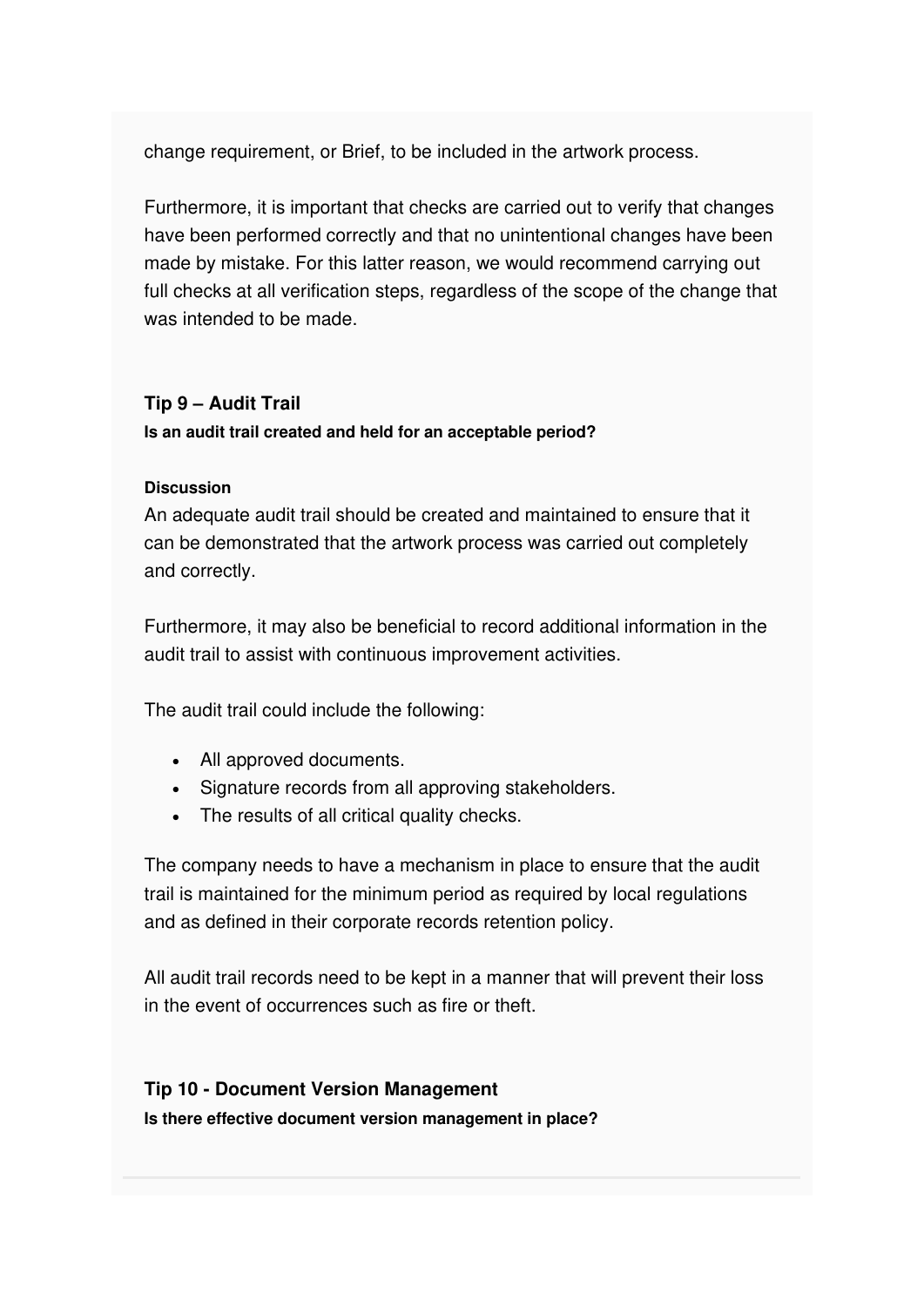#### **Discussion**

As with all document management activities, it is essential that everyone is clear which iteration of a document needs to be used at any particular time in the process.

Many errors have occurred because this has not been clear. For example, necessary changes have been accidentally omitted because a previous iteration of a document was carried forward in the process. Alternatively, approvals can be incorrectly given if the wrong iteration of a document is used by the approver.

One solution to this problem is to ensure that there is a robust document revision numbering system put in place which:

- Ensures that each iteration of a document is given a unique revision or version number.
- Each and every time a document is modified in any way, that it's revision or version number is changed.

In this way there will be a high degree of confidence that all iterations of a document can be clearly identified to everyone concerned.

#### **Tip 11 – Document Form Consistency**

#### **Are there methods in place to ensure different forms of each document are the same?**

#### **Discussion**

We live in a world where we constantly deal with documents in different interchangeable formats. Rarely are the documents we deal with today created on paper, normally they are created electronically and shared using a number of different electronic and paper formats. Artwork and it's associated documents are no different.

It must be recognised that different documents may need to be prepared using different software tools, e.g. MS Word for source text documents, Adobe Illustrator for artwork, etc. It is often not practical or desirable to share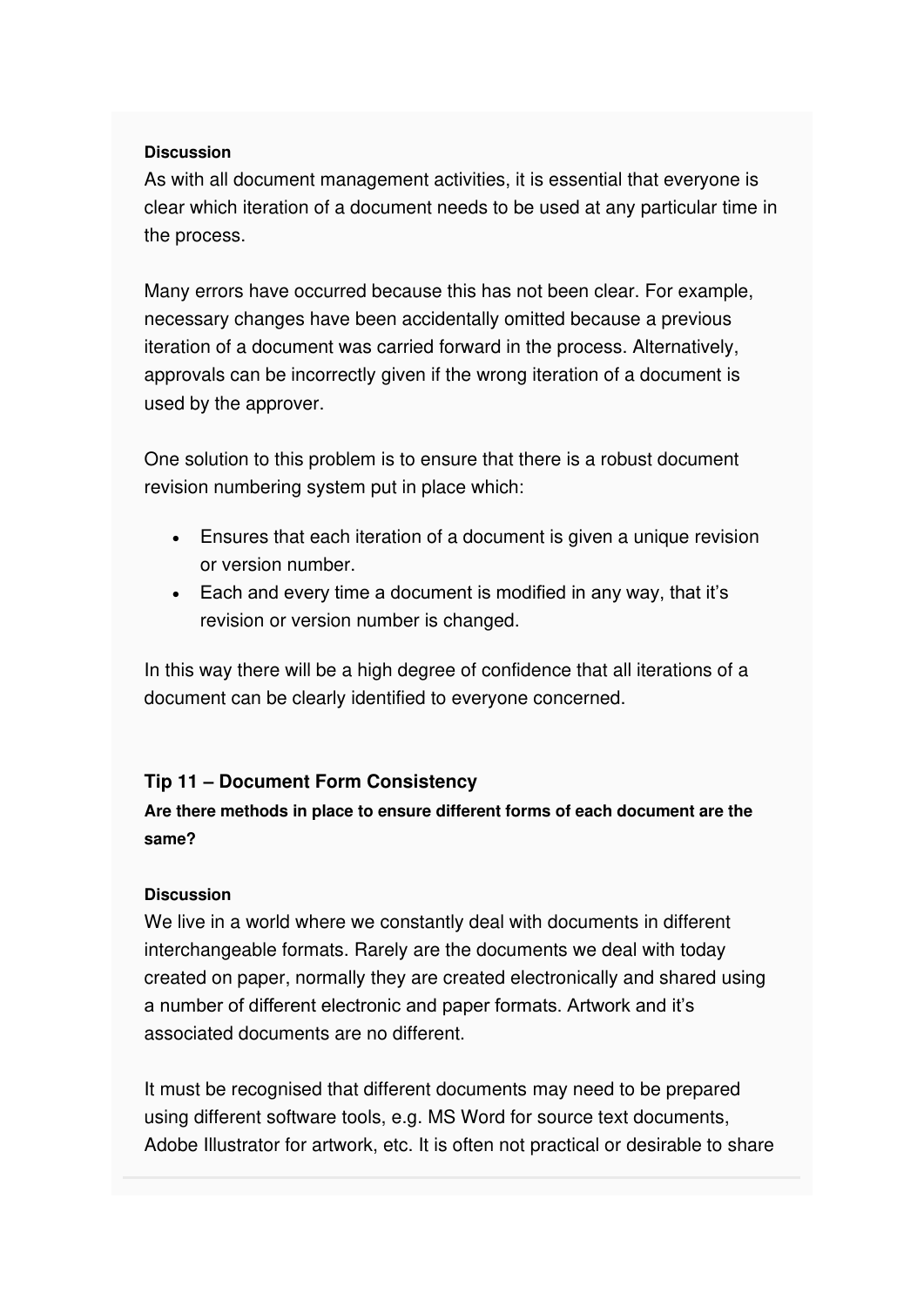these "native" documents using their creation tools. Therefore, facsimiles of these native documents are created and shared (see Tip 16). This immediately creates different forms of the same document.

Also, electronic documents may need to be printed, signed, scanned and submitted into an electronic records system. This again creates other forms of the same document.

What must be ensured in the process of dealing with these various forms of a document is that everyone is seeing the same thing when they should be.

#### **Tip 12 – Correct Document Use**

**Is everyone using the correct version of a document?** 

#### **Discussion**

We discussed the issue of ensuring that the evolution of a document is identified robustly in Tip 10. Having uniquely identified different versions of a document, the next thing to ensure is that everyone in the process is using the right version of a document at the right time.

Many errors have occurred in document management processes because individuals carried out their tasks correctly, but using the wrong version of a document.

The end-to-end artwork process and the supporting document repositories need to ensure that, at each stage of the process, individuals have access too and use the correct version of the documents. This may be through ensuring they are sent the right documents or, more ideally in our opinion, they have ready access to a secure document repository where they can confidently access the right version of the document.

#### **Tip 13 – Education, Training and Competency**

**Is ongoing education, training and competency assessment in place?**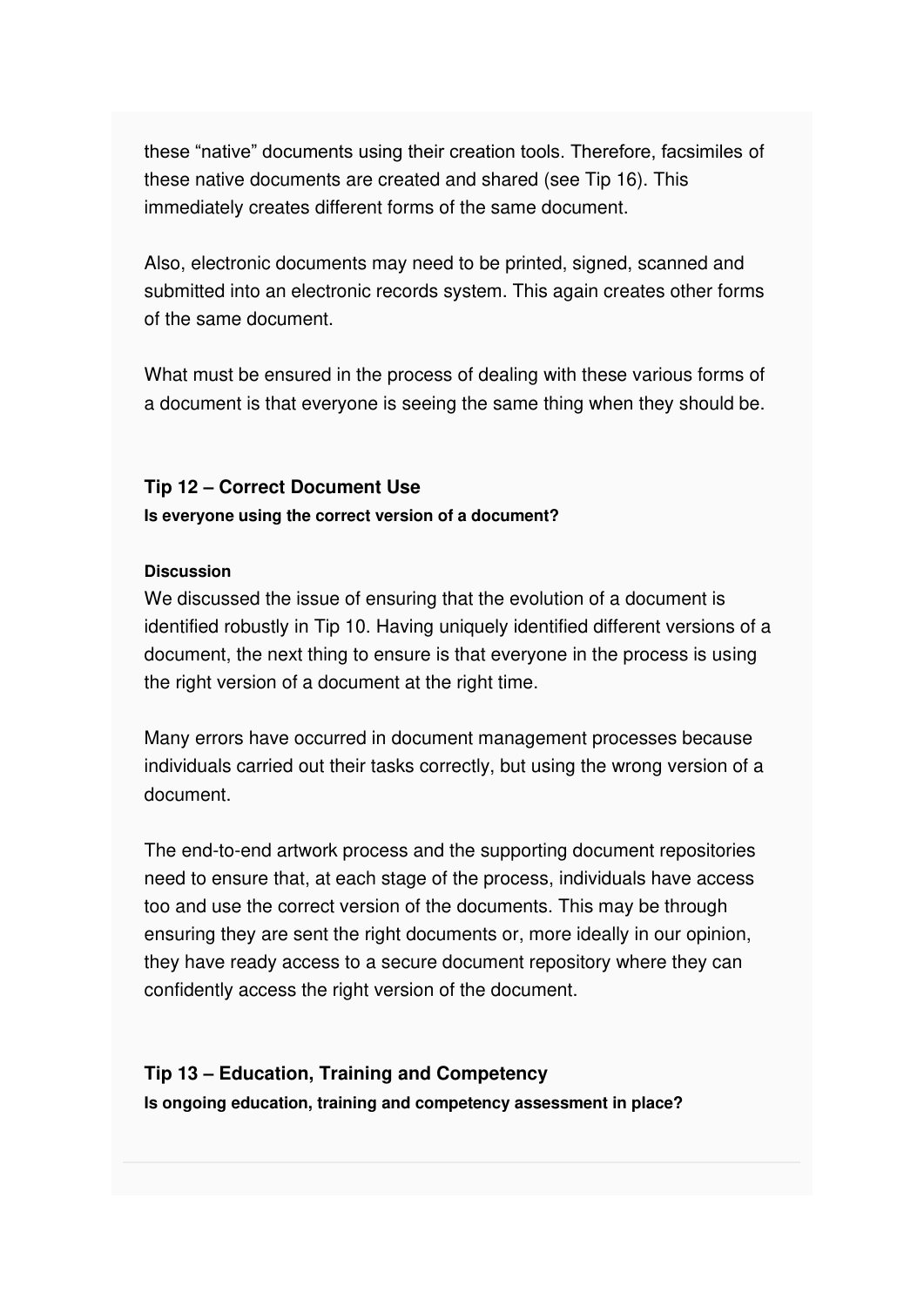#### **Discussion**

Many of the tasks that need to be performed in the end-to-end artwork process rely heavily on the skill and competence of the operator. Particular examples of this would be artwork operators, proof readers and other document reviewers.

Some operators are regularly involved in the process, whilst others are not. For example, many local market representatives may only deal with the artwork process a small number of times a year, whilst proof readers may execute the process many times each day.

Therefore, the education, training and competence assessment of individuals performing roles in the end-to-end artwork process needs to be carefully designed to ensure everyone will carry out their tasks competently.

There should be evidence that the competency requirements of all roles have been assessed and that the appropriate education, training and competence assessment has been put in place to ensure that:

- Users are competent when they start their role.
- Users are competent to execute any changes to the process.
- Users undergo periodic refresher training and competence reassessment.

#### **Tip 14 – Service Provider Management**

**Are service providers formally managed under a Quality Management System and subject to routine audits?** 

#### **Discussion**

Service providers such as external artwork studios and printers are often used by a company to make up their full artwork capability. Where 3rd parties are used to carry out patient and product safety related activity in the end-to-end process, a company needs to ensure that any tasks that are delegated to the 3rd party are managed acceptably.

Typically, the following measures would be put in place: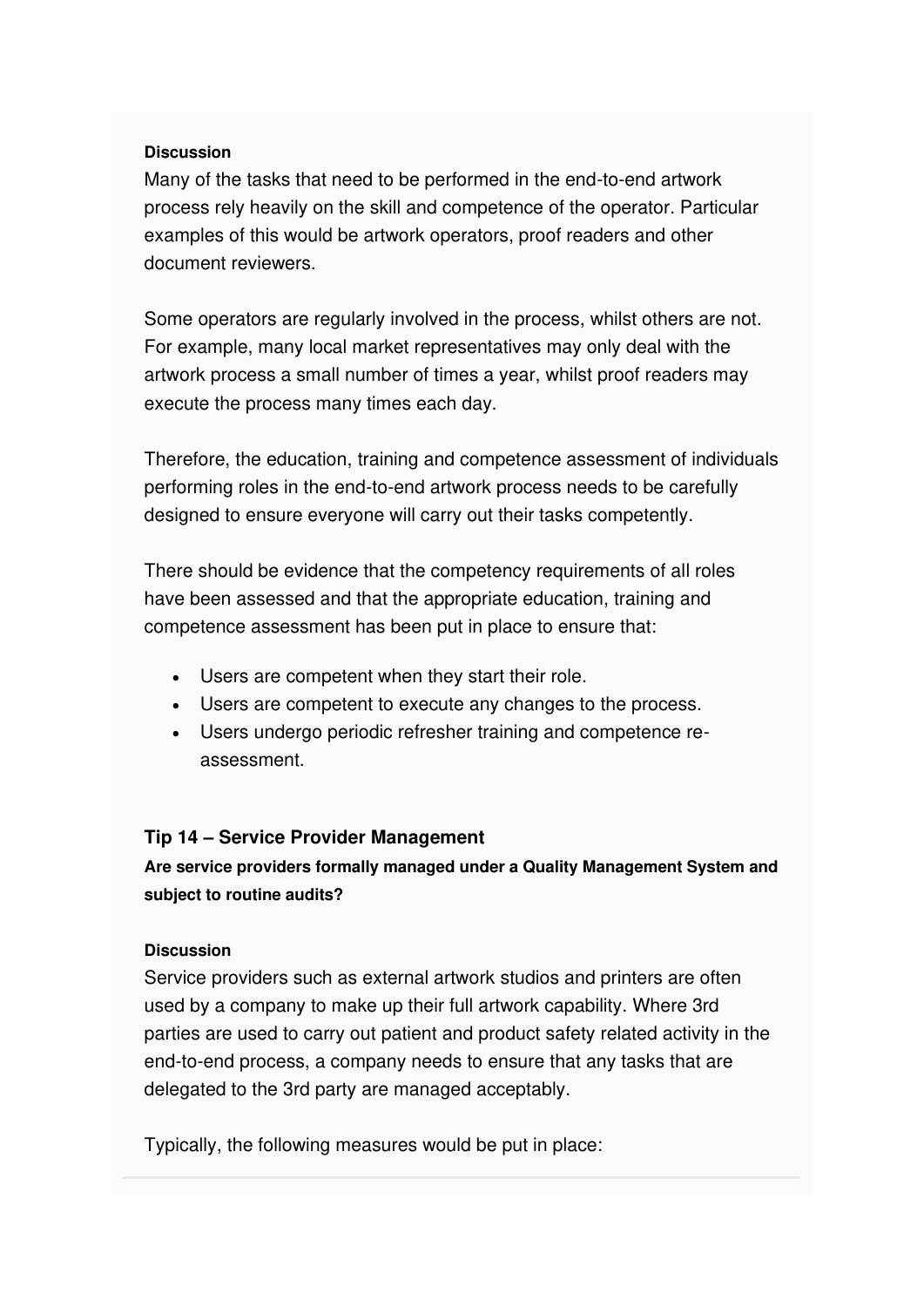- Formal 3rd party assessment and selection process managed under the company's Quality Management System.
- Formal contracts established covering the full scope of the 3rd party's activity.
- Critical aspects of their activity defined and agreed in some form of formal Technical Agreement.
- Critical quality standards they must adhere to defined and agreed in some form of formal Quality Agreement.
- Formal mechanism to identify and mutually agree any changes to the above.
- Formal periodic reviews of the performance of both parties in executing their duties.
- Periodic audits of the 3rd party.

#### **Tip 15 – IT Tools Management**

**Are critical Information Technology tools managed under a Quality Management System?** 

#### **Discussion**

Many Information Technology (IT) tools are often used to support a typical end-to-end artwork process. Examples would include: artwork creation desktop; electronic proof reading tools; document management and electronic signature systems; workflow tools; barcode creation and verification tools.

As with any IT tools used to support a patient or product safety related process, an assessment of the risks that the tools present must be performed and the relevant Quality Management System used to ensure that those risks are managed effectively.

Typically, this risk assessment will result in most tools discussed above being considered critical and requiring management in a formal IT Quality Management System.

Anyone who has dealt with IT systems Quality Management Systems will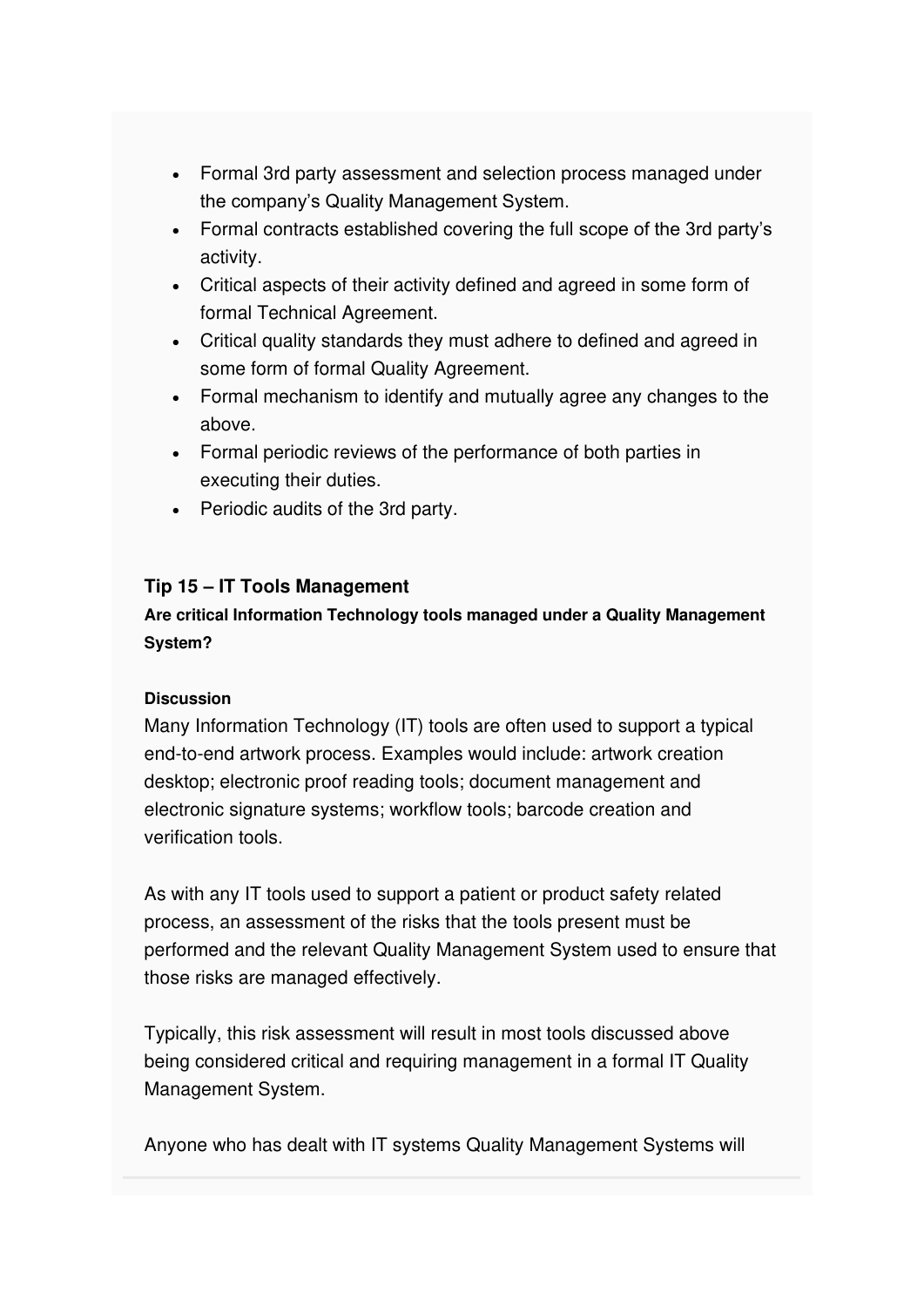understand that this is a complex area and we would recommend the reader consults experts in this field.

#### **Tip 16 – Ensuring What You See Is What You Get**

**Do all IT tools used during review and approval ensure the correct image is displayed?** 

#### **Discussion**

As we discuss in Tip 11, documents are likely to exist in a number of different formats and different individuals may need to deal with these different formats, e.g. images on screen, printouts etc.

It is essential that everyone viewing a document, in whatever format, is presented with an accurate rendition of the original document. Unfortunately, given the many software and hardware tools required to create and present these images, there are many opportunities for errors in the images to be introduced.

In the electronic space, technology such as Adobe's Portable Document Format (PDF) was created to help address this issue. PDF is often used as the electronic mechanism by which documents in an artwork process are shared and the tools that are used to view PDF files can ensure accurate rendition.

The risks introduced by document display and printing methods need to be identified and appropriate mitigations put in place.

#### **Tip 17 – Effective Planning**

**Is work planning and adequate resource level management in place?** 

#### **Discussion**

A significant cause of error in artwork processes is a lack of adequate planning and resource level management.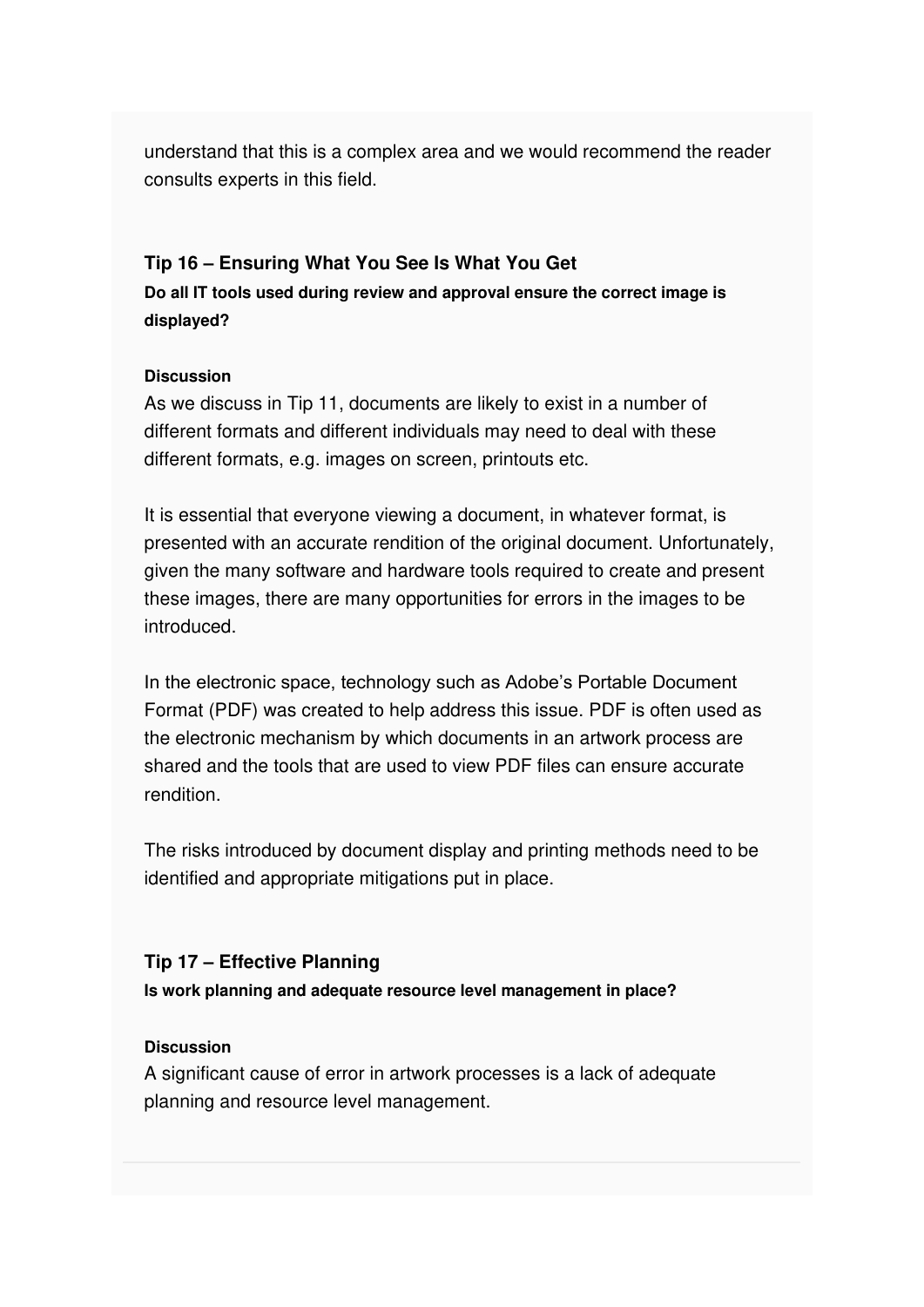To be successful, many individuals from many different locations, functions and often companies need to play their part in the artwork process at the right time. Furthermore, there is often a significant safety or business imperative to do this work in a relatively tight timescale.

In today's business world, nobody is sitting around waiting for work to arrive, we are all very busy. If adequate mechanisms are not in place to ensure that individuals know when they will need to carry out their tasks, then the resulting "surprise" will often result in either a delayed process, or rushed work with the resulting error risk.

Furthermore, there should be mechanisms in place to ensure that, on an ongoing basis, there is sufficient levels of competent resource available to carry out the workload. If not, then more often than not, individuals will resort to cutting corners in order to meet the required timeline, which clearly leads directly to a significant error risk.

#### **Tip 18 – Working Environment**

#### **Do individuals have an appropriate working environment?**

#### **Discussion**

Many of the tasks involved in the end-to-end artwork process require a great deal of focus and attention to detail on the part of the individuals performing them. Some tasks also require specific tools to be able to do them correctly.

Consideration should be given to the requirements of each task and measures taken to ensure that the appropriate environment is put in place to allow the individuals to do their tasks effectively and efficiently.

All individuals responsible for creating or reviewing artwork documents should be provided with a working environment that allows them to focus in the activity without undue distraction. Where dealing with large artwork documents such a multi-language leaflets, they should also have the physical space to deal with the paper documents, or large screens to deal with them effectively electronically.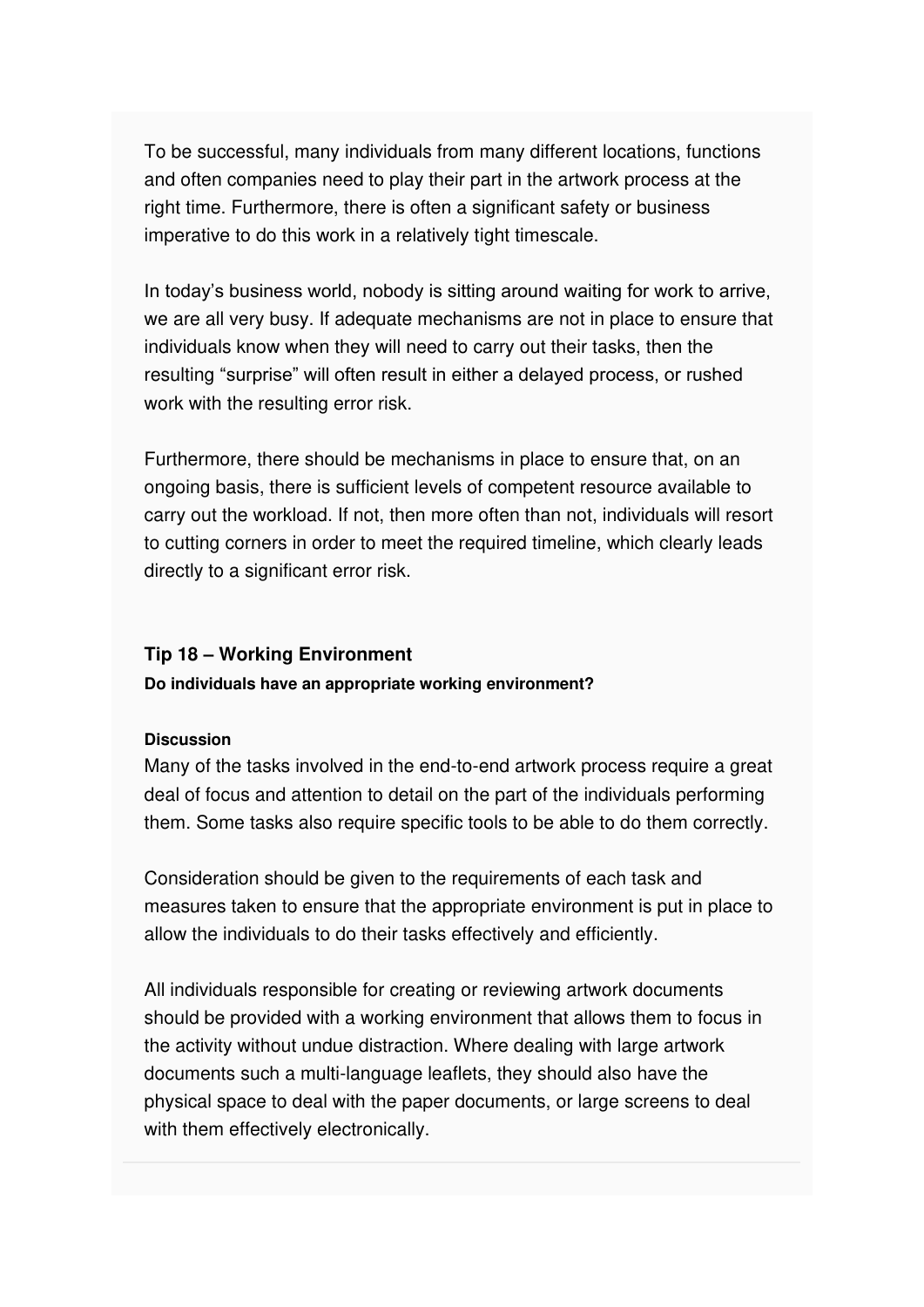Where individuals are doing specific tasks such as proof reading, requiring frequent long periods of intense concentration and attention to extreme detail, consideration should be given to providing purpose designed office space for the task: distraction free; well lit; adequate surface area; comfortable seating etc.

#### **Tip 19 – Continuous Improvement**

**Is there an issue management and continuous improvement process in place?** 

#### **Discussion**

An artwork capability is a complex interaction of different tasks, people, functions and organisations that must come together to produce a result which is correct in minute detail. The process has to do this in an environment of constantly evolving regulatory requirements and business pressures. Therefore, there are going to be issues which arise or changes that need to be made to the process.

It is critical that a robust and formal issue management and continuous improvement process is in place. This process should be managed under the company's Quality Management System and include such aspects as:

- Key Performance Indicators, including non-conformances.
- Short term user alerting of issues.
- Robust root cause analysis.
- Corrective action approval by appropriate cross-functional groups.
- Implementation management and tracking.

#### **Tip 20 - Governance**

**Is there adequate cross functional / organisation governance in place?** 

#### **Discussion**

All processes need governance to ensure they operate effectively within and across companies.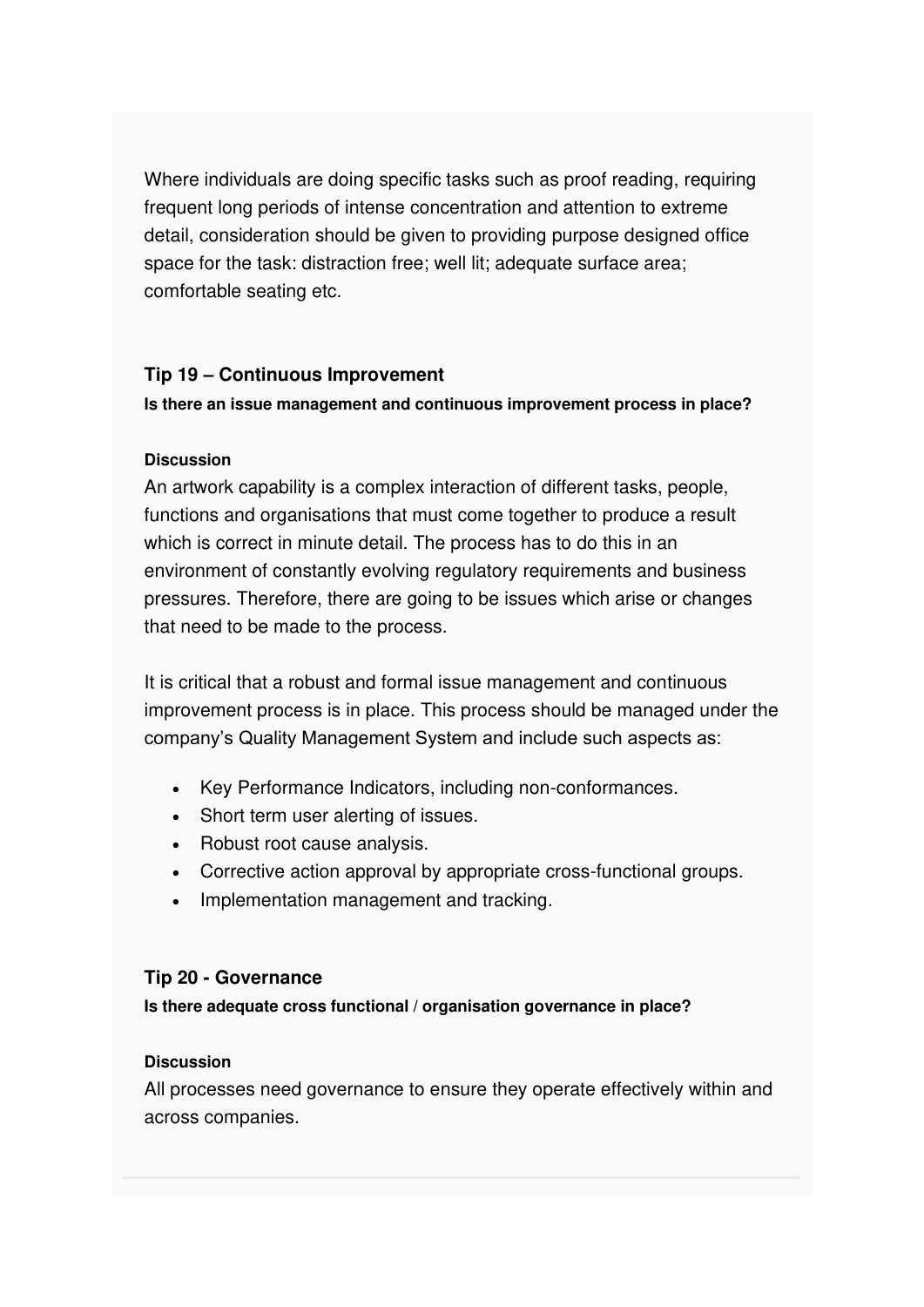Due to the potential significant impact of errors created by the artwork process on patients and the company, it would seem appropriate for the governance of the process to be at a relatively senior level in the business.

The end-to-end artwork process operates across functional and potentially organisational boundaries and therefore any governance should include senior representation from all of the impacted stakeholder groups. Without this there is a significant danger that the process will not be managed or executed successfully and will fail.

The governance team would normally ensure:

- A strategy for the end-to-end artwork capability is developed and communicated.
- Change to the capability is managed effectively.
- Ongoing operations are managed effectively.

The governance team would not normally be responsible for the day to day management of the capability.

#### **About Be4ward**

Be4ward helps Pharmaceutical, Biotech and other Healthcare companies and their supply base to improve patient safety and drive additional value from their product range. They do this through a range of products and consulting services.

Visit us at [www.be4ward.com](http://www.be4ward.com/) or contact us at [enquiries@be4ward.com.](mailto:enquiries@be4ward.com)

[Read it online](https://mcusercontent.com/e26c7f2af713739ac392fa0ba/files/441f6213-674d-49cb-8bd2-c5aea6ed7005/Top_20_Artwork_Auditor_Tips_Be4ward.pdf)

**Featured Blog Posts : read offline**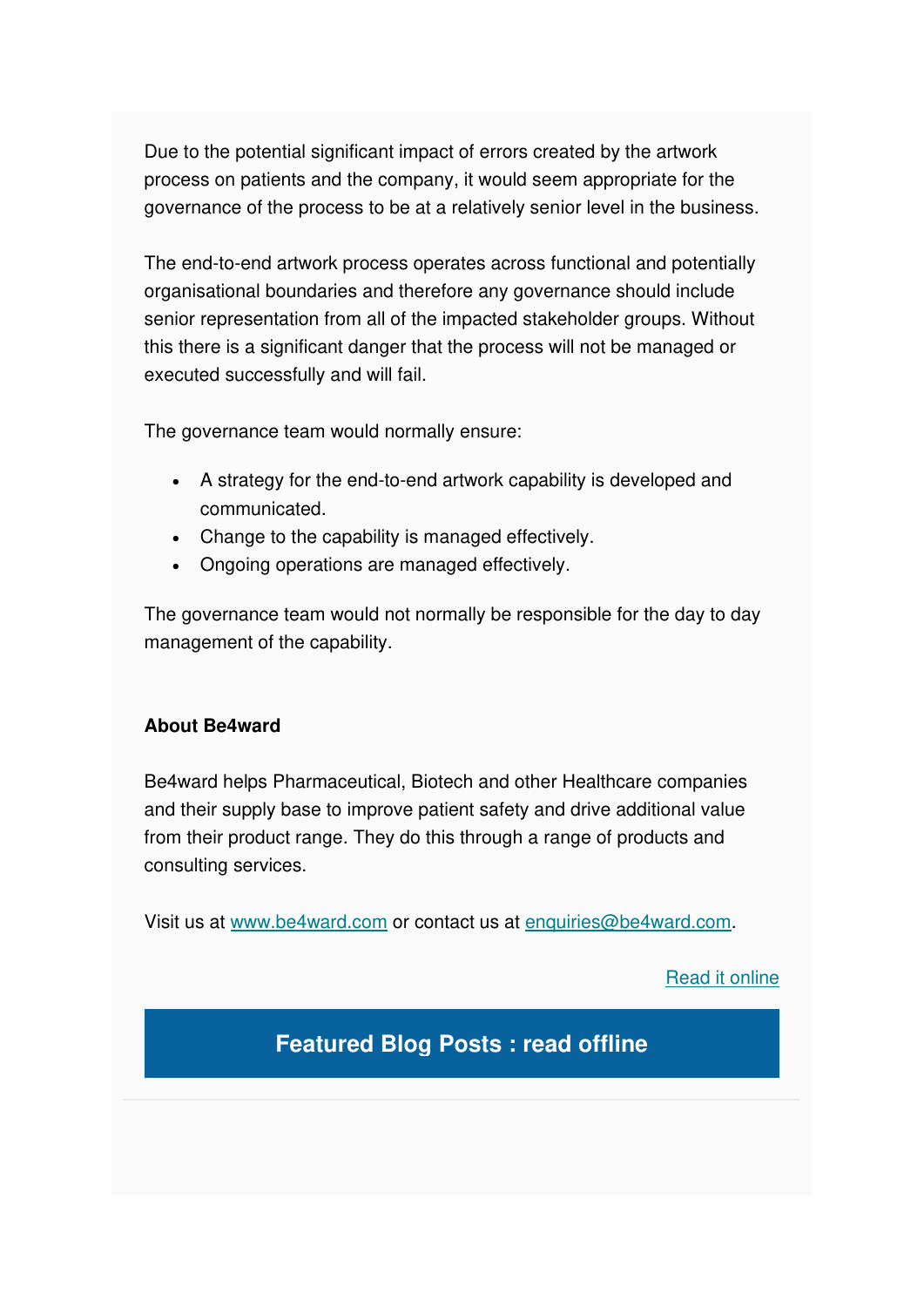### **FMD Alerts in 2020 – Where we are a year into legislation: Part 2**

**Associate blog post from Grant Courtney, Principle Consultant**

*It's been 15 months since EU FMD came into force and after initial problems*  bedding in the new systems, false alerts remain a problem preventing the realisation of the full benefits of the directive. With many grace periods now coming to an end, where are manufacturers on the EU FMD journey and what are the real consequences of unresolved alerts moving forward? In part two of the FMD Alerts in 2020 series, Grant Courtney Principle Consultant at Be4ward, looks at the process that happens when an alert is triggered, what *manufacturers should be doing and what's coming next in the EU FMD*  journey.

With false alerts still in play, if an alert is triggered it is necessary to establish if it is due to a technical or procedural error or if in fact it is due to a suspected falsified product. The need to investigate and resolve alerts is stated as a requirement within the Delegated Regulation and the organisation operating the National Medicines Verification System should provide for the immediate investigation of all potential incidents of falsification (Art 37(d)). Moreover, the EU Q&A document makes specific reference that the National Medicines Verification Organisations should ensure the National Competent Authorities (NCA) are informed as soon as it is clear that the alert cannot be explained by a technical or procedural issue.

The MAH has a role to play in this and must check if they have caused the alert by not uploading the serialisation data or if the data has errors. The expectation is that this resolution should happen quickly, within just a few days, and the relevant NMVO is made aware of the outcome of this investigation. In addition, authorities are starting to introduce specific reporting requirements and systems which could vary from country to country.

The common goal remains that we must reach the point at which an alert prevents a pharmacist from dispensing the medicine to the patient, as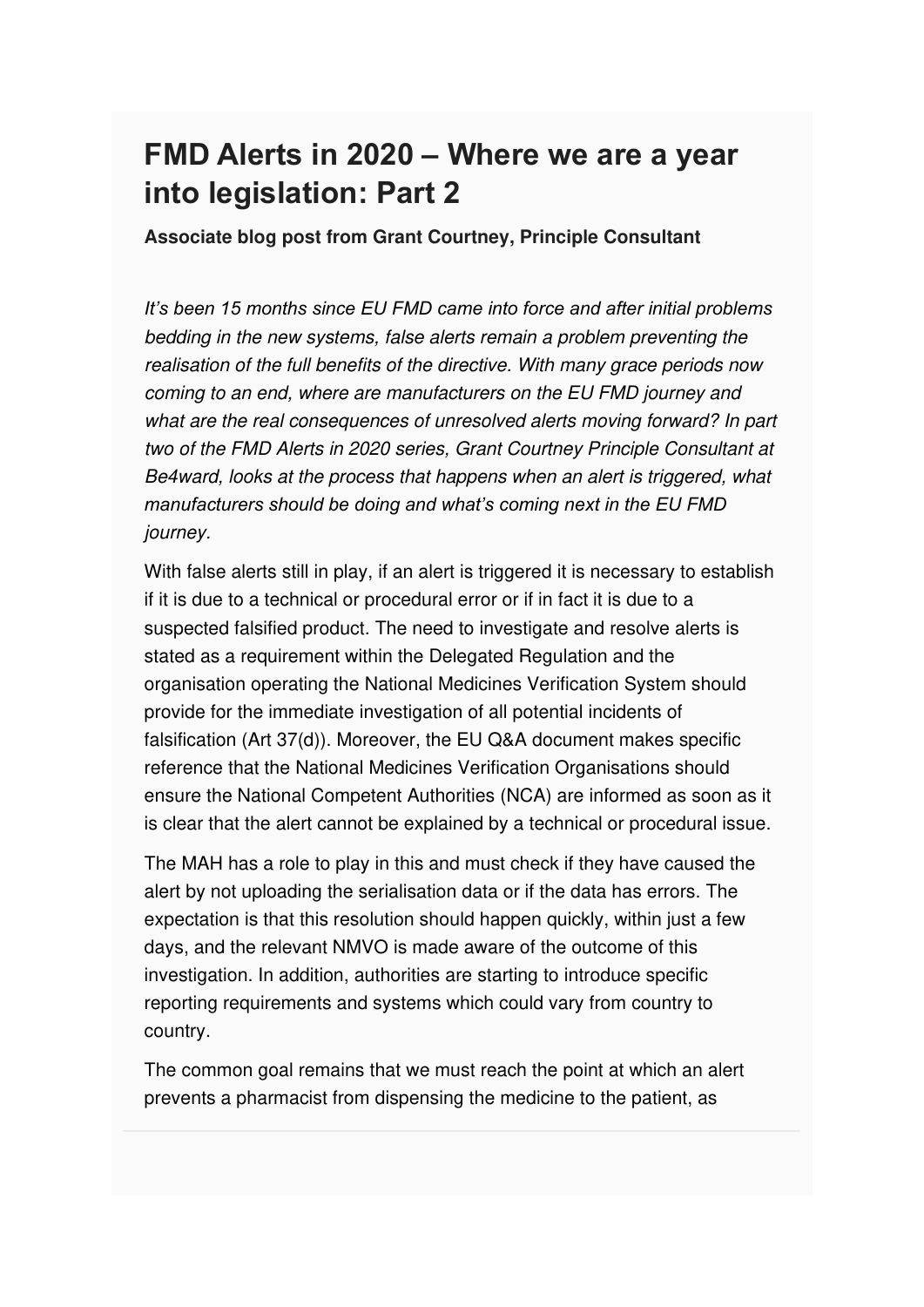dictated by the legislation, and with this in mind, ten member states have now ended their stabilisation period.

The resolution of alert errors heralds a new phase in the EU FMD journey, where the target is for investigation and resolution of alerts to happen quickly, with the results documented and shared with the NMVOs and authorities. If alerts are caused by technical or procedural issues within the MAH then Corrective and Preventative Actions (CAPAs) need to be executed in alignment with quality procedures and the data uploaded or corrected to resolve the issue before many more alerts are triggered for the same batch. The consequence of not addressing these false alerts is that the flow of goods will stop and product returns could increase.

#### **So a year after the EU FMD compliance deadline, what should manufacturers be doing and what is coming next?**

If manufacturers have not already started, processes and systems must now be put in place to receive, analyse and investigate alerts. The backlog of any alerts that have not been addressed should be cleared and any technical or procedural issues identified and resolved. The regulatory environment should be carefully monitored so that the emerging requirements on alert reporting are captured and built into internal procedures. Regulators are starting to include aspects of the EU FMD within audits and alert management will feature as a topic within these moving forward.

Companies also need to consider how they are going to manage this on an ongoing basis. Tools that have worked for tracking alerts up to now, such as spreadsheets, will reach their technical limit as over time the historical volume of alerts grows. Systems will also have to output to external alert reporting systems operated by the NMVOs and authorities requiring new functionality and potential interfaces.

It is perhaps not surprising that legislation as ambitious as the EU FMD will take some time to achieve its original goal of preventing falsified products from entering the pharmaceutical supply chain. A tremendous start has been made and it is now time to build on this significant foundation and ensure that necessary alert management steps are put in place to allow falsified packs to be correctly identified, only then will the benefits of EU FMD by fully realised.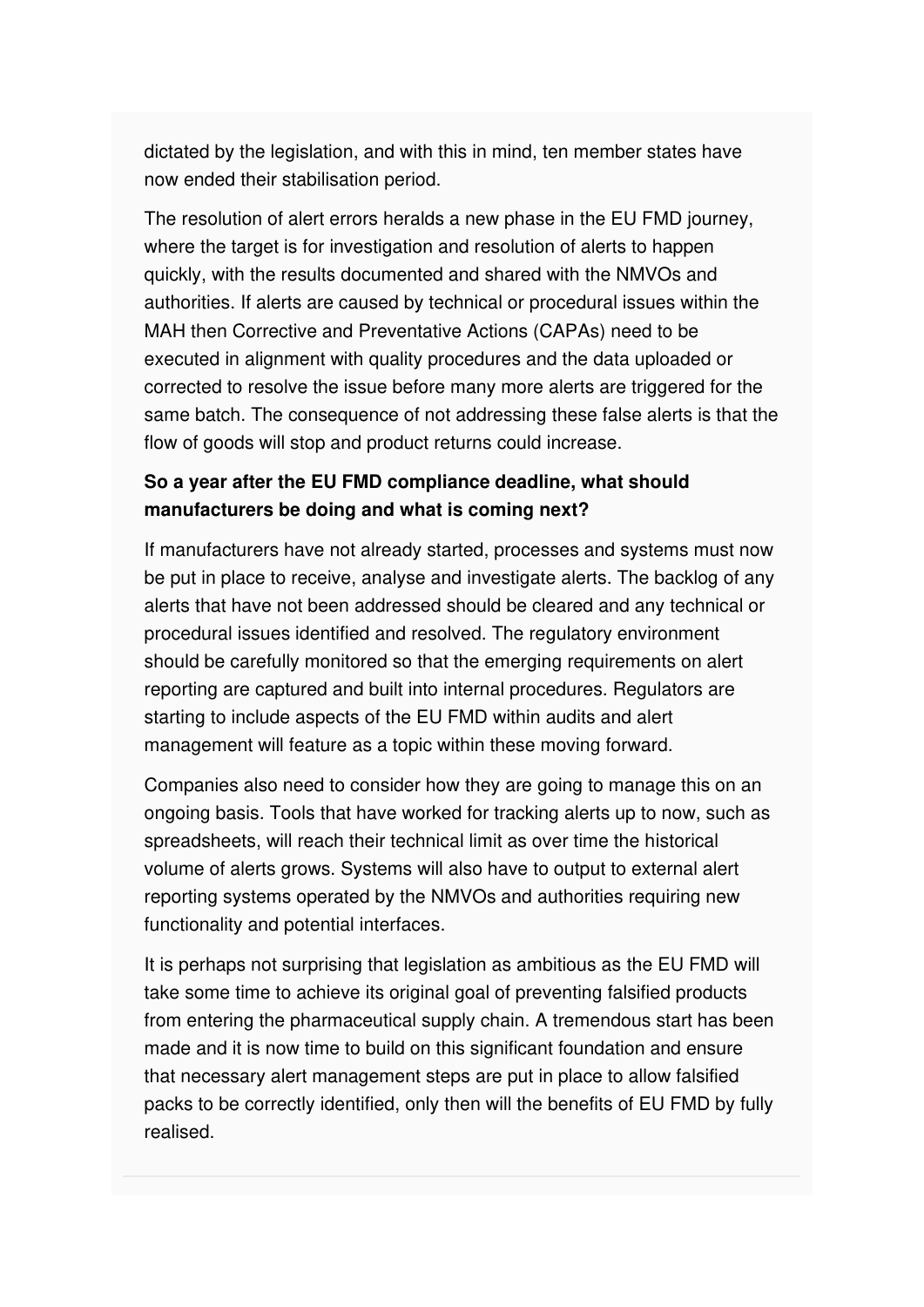Should you have any questions about this or any other of my blogs, or would simply like to request a copy of any of our publications, please don't hesitate to contact me directly on my email: [stephen.mcindoe@be4ward.com](mailto:stephen.mcindoe@be4ward.com)

For more information on serialisation strategy and implementation, go to our [free download section.](https://www.be4ward.com/our-experts-publishing3/)

#### [Read it online](https://www.be4ward.com/blogstephenmcindoe/2020/04/30/fmd-alerts-in-2020-where-we-are-a-year-into-legislation_2/)

### **Excellent Packaging Artwork Capabilities part 3 – Core and Interfacing Artwork Processes**

#### **By Stephen McIndoe - VP of Be4ward**

In [part two o](https://www.be4ward.com/blogstephenmcindoe/2020/02/28/excellent-packaging-artwork-capabilities-part-2-the-causes-of-artwork-error-and-the-importance-of-a-service-culture/)f my blog series on how to create excellent packaging artwork capabilities, I looked at some of the main causes of artwork error and the importance of creating a service culture. Here in part three I introduce three important artwork processes and look in greater detail at the core and interfacing artwork processes. I highlight the 5 fundamental core process steps and examine some typical interfacing processes and their interaction with the artwork process.

As we have discussed in earlier articles, creating correct artwork is an activity that requires many groups to act together in an orchestrated way to deliver a successful result, on time. The way of ensuring that these people act together in a co-ordinated way is to define a set of processes that everyone adheres to.

Whilst there will always be many ways to reach the same result, and artwork creation is no exception, we will present a high-level process here as a basis for discussion. This process is based on experience working with a number of different companies, and if you are involved in artwork processes we are sure you will recognise many elements of it.

For the purpose of clarity, we will divide our discussions about artworkrelated processes into three distinct areas: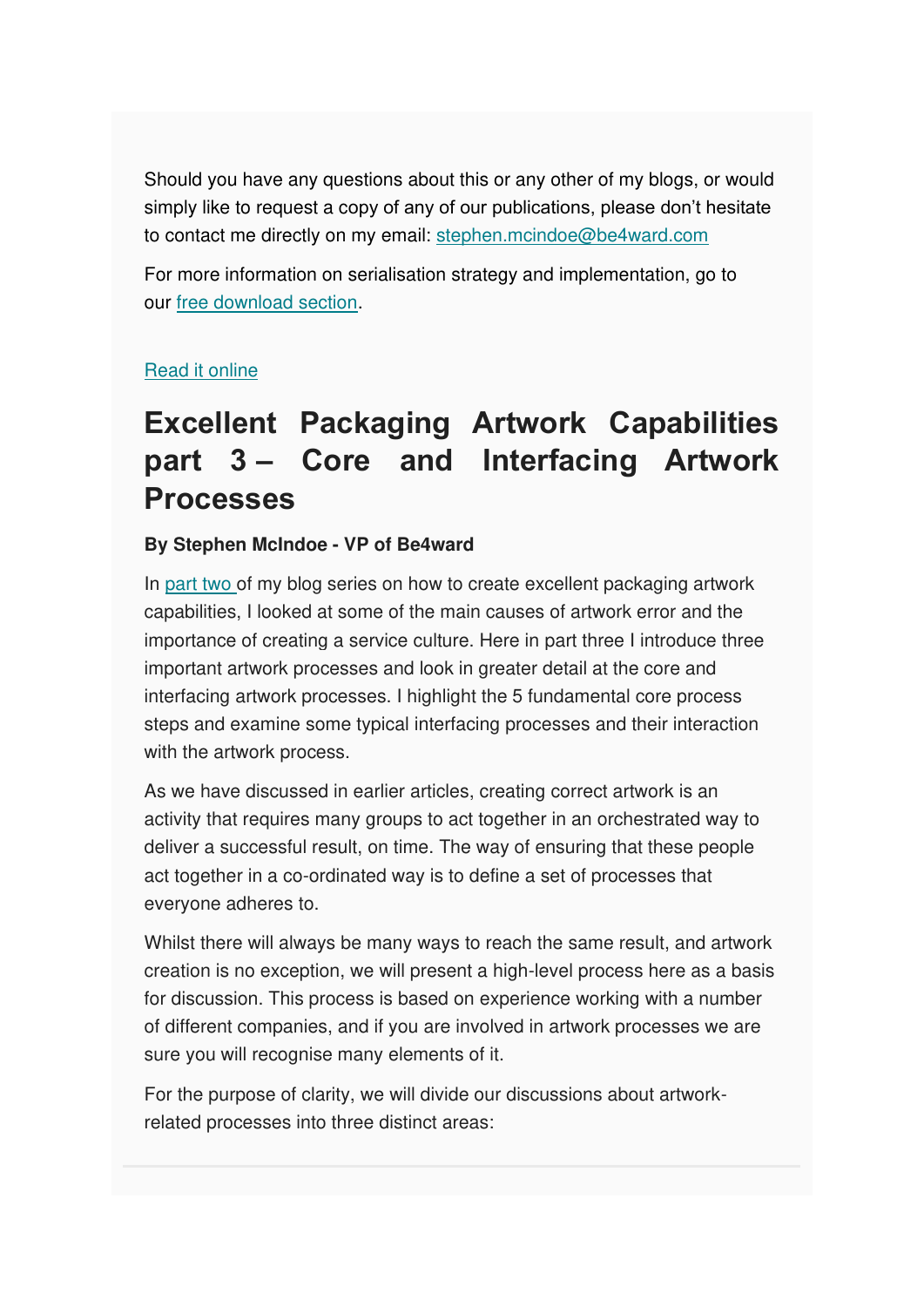**Core Processes:** The primary activities involved in defining and executing individual artwork changes.

**Interfacing Processes:** Those business processes that interact directly with the core process, will have an influence on the core process and may be modified as a result of this interaction.

**Supporting Processes:** The business processes that are required to support the core process and other artwork capabilities.

We will deal with each of the process areas in turn and will start here with the core process.

#### **High level core process steps**

At its highest level, creating artwork is no more complex than defining what is required, creating a work product such as an artwork and then verifying that this output meets the requirement initially defined. This is a very familiar process to anyone involved in quality systems.

For the purposes of this discussion, we have defined a high-level process consisting of five fundamental, or level 1 steps:

- 1 Create Local Language Text
- 2 Define Change
- 3 Produce Artwork
- 4 Produce Printer Proof
- 5 Implement

We define each of these steps very briefly below. For a much more in-depth discussion on the Level 1 and 2 process in each of these steps please get a copy of our boo[k Developing and Sustaining Excellent Packaging Labelling](https://www.amazon.co.uk/Developing-Sustaining-Excellent-Packaging-Capabilities/dp/1908746165)  [and Artwork Capabilities.](https://www.amazon.co.uk/Developing-Sustaining-Excellent-Packaging-Capabilities/dp/1908746165)

#### **1. Create Local Language Text**

Create and approve local language source text document(s) for each of the packaging components to be created or modified.

#### **2. Define Change**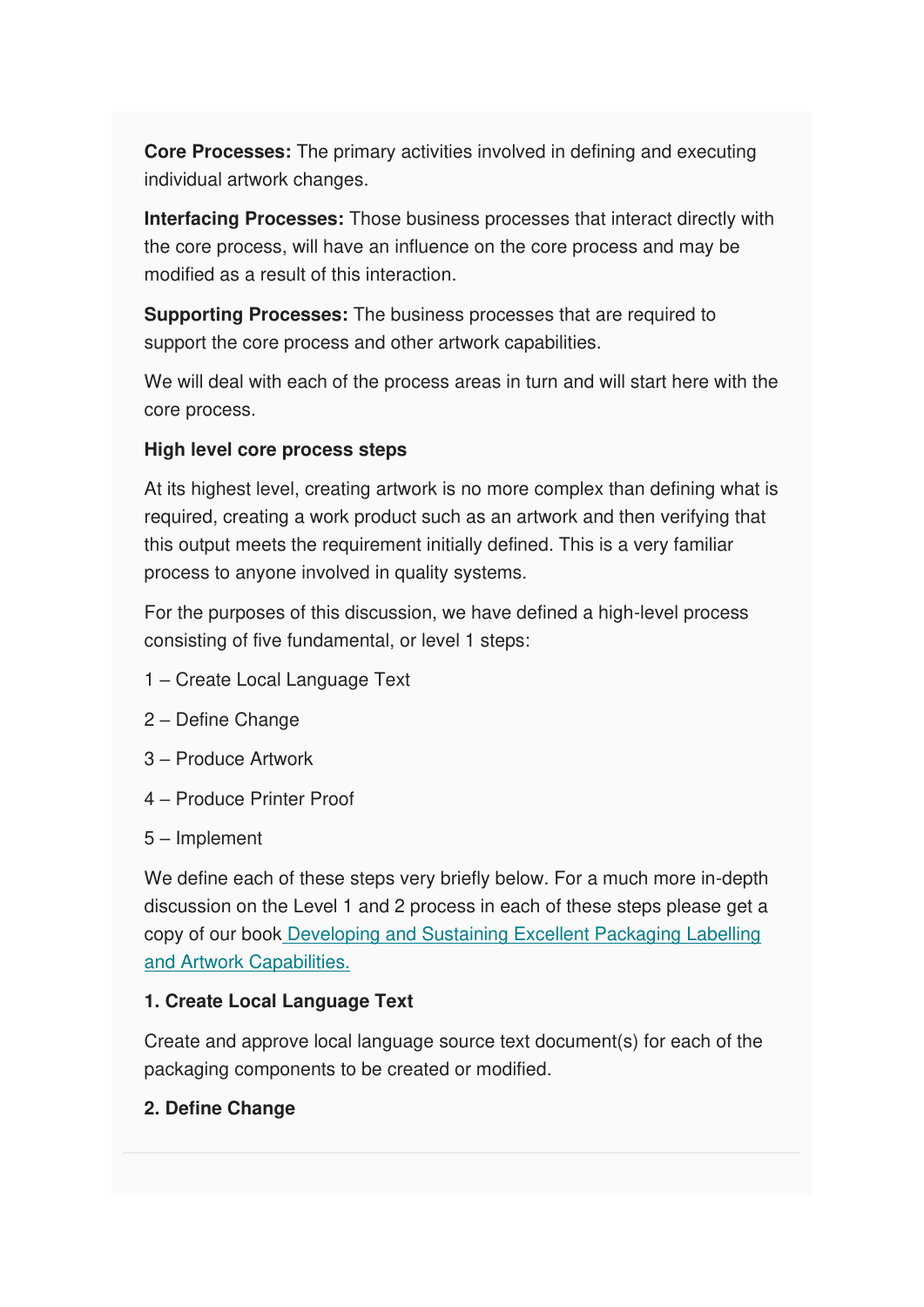Define exactly what is required to be created or modified as part of this change.

#### **3. Produce Artwork**

Produce a new or revised artwork that complies with the requirements defined in the Define Change step.

#### **4. Produce Printer Proof**

Produce a modified artwork file that can be used directly in the packaging component printing process. This file differs from the artwork produced in step 3 in that it is modified to include all features that will allow it to be successfully printed via a specific printing route.

It is possible to eliminate this step through the use of a print ready process.

#### **5. Implement**

Ensuring that, at minimum, the first time a new or modified artwork is used to create packaging components for use in the manufacture of real product, that they are correct.

#### **Critical control points**

It is worth pausing at this point and briefly discussing process critical control points. Given that this process produces information that, if incorrect, can have a significant and potentially fatal impact on patients, it is critical that there are defined control points in the process to ensure that the quality of the output of the process is to the highest standard practically achievable.

To achieve this, companies have found it useful to define critical control points in the artwork process to ensure that all necessary tasks have been completed to a high quality before moving to the next phase. Each control point would normally include a quality check for accuracy as well as a formal approval by key individuals to proceed. In addition, some control points will provide an approval of a master document which will form a part of a master record source for GxP information.

#### **Interfacing processes**

The artwork process does not operate in isolation. It is a process which relies on information and activity in many other processes in order to operate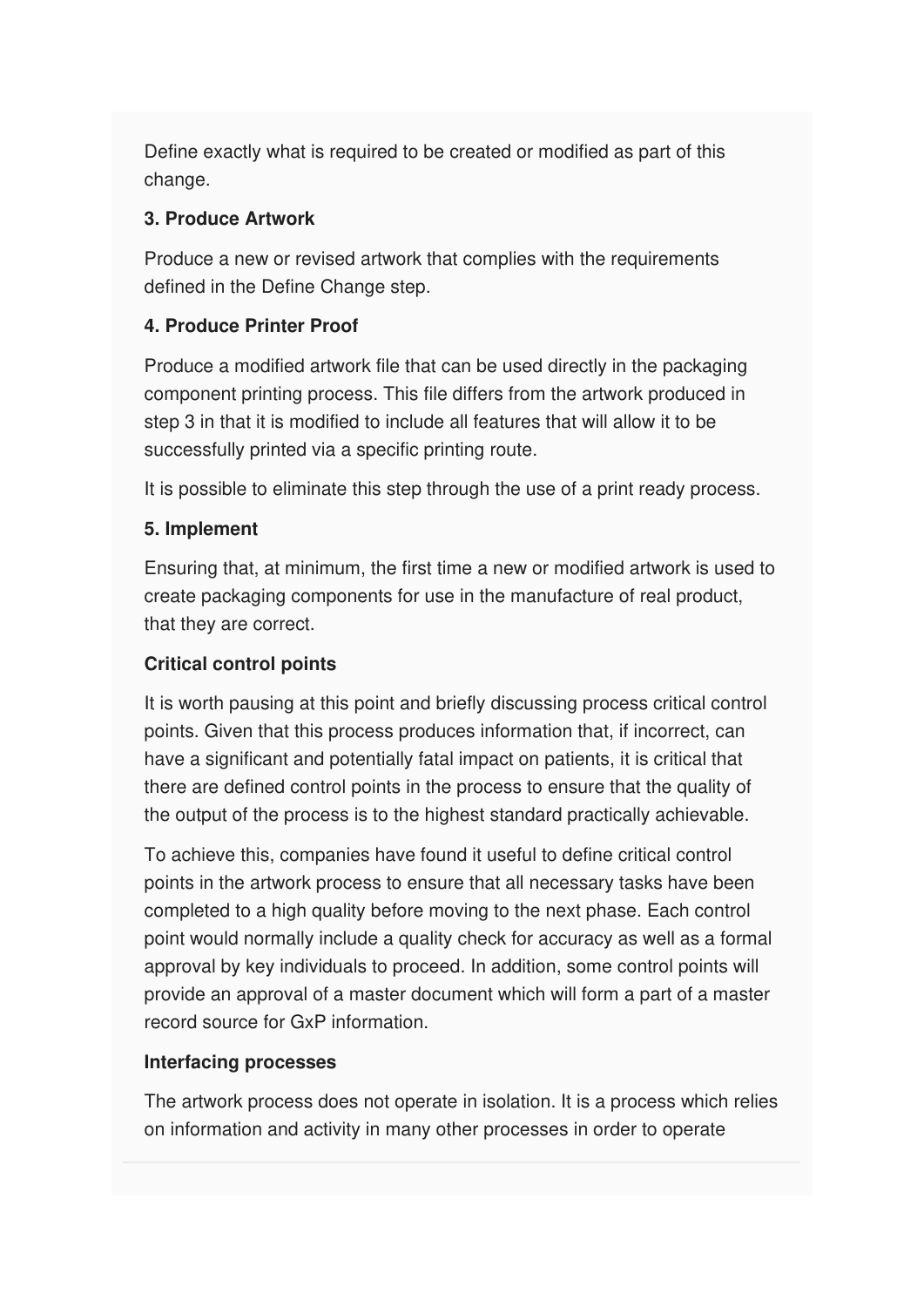successfully. Furthermore, some of these processes are owned and operated by organisations external to the company who owns the core process. Some typical examples of these interfacing processes include:

- Change control process
- Production planning
- ERP data management process
- Physical packaging development process
- Company core datasheet development
- Component code management

The design of the artwork process must clearly take account of each of these interfacing processes. For each process it should be clear at which point the interface(s) occur, what information is interchanged between the processes and in what format.

When designing the artwork process, it is highly unlikely that all of the interfacing processes will provide exactly the right information in the ideal format to support the new artwork process. Consequently, analysis will have to be carried out in each case to decide the best way forward. In some cases it will be necessary to modify the interfacing process to meet the ideal needs of the artwork process. In other cases, it will be necessary to modify the design of the artwork process to accommodate the constraints of the interfacing process. In many cases a compromise solution will result. In some cases it may be necessary to phase the implementation of the new process, initially implementing a less optimal solution which can later be optimised when the corresponding interfacing process can be modified.

In part four I will look in more detail at the third of our defined processes, Supporting Processes and influencing aspects of organisation design.

To help you with your artwork improvement programme, you can also find useful information in our book [Developing and Sustaining Excellent](https://www.amazon.co.uk/Developing-Sustaining-Excellent-Packaging-Capabilities-ebook/dp/B008GUX88C)  [Packaging Labelling and Artwork Capabilities](https://www.amazon.co.uk/Developing-Sustaining-Excellent-Packaging-Capabilities-ebook/dp/B008GUX88C)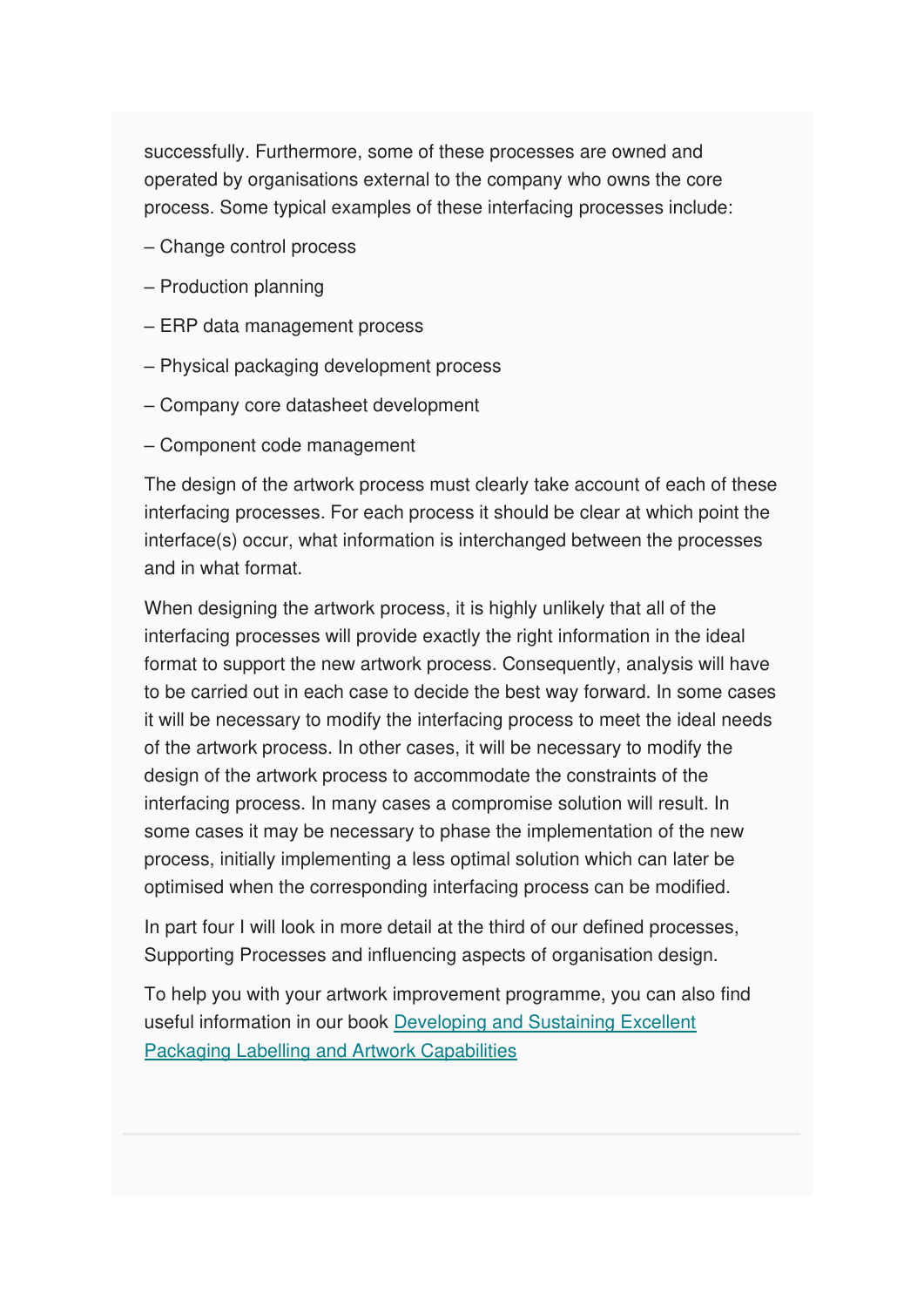Should you have any questions about this or any other of my blogs, or would simply like to request a copy of any of our publications, please don't hesitate to contact me directly on my email: [stephen.mcindoe@be4ward.com](mailto:stephen.mcindoe@be4ward.com)

[Read it online](https://www.be4ward.com/blogstephenmcindoe/2020/05/31/excellent-packaging-artwork-capabilities-part-3-core-and-interfacing-artwork-processes/)

### **Ensuring Effective Translations – Initiate Your Project**

#### [Andrew R Love](https://www.be4ward.com/blogandrewrlove/author/stefan/)

As we continue this series of posts expanding the topic of Ensuring Effective Translations to help you establish your translation capability, we move to the next set of tips, based around step 2 – Initiate your project.

#### **Define your project clearly and in detail**

Before you start anything, you need to know what you want to do. You should think about what you want to be translated and why is it necessary to do it? What is the purpose of the document and how critical is the effectiveness of the translation? Who is the intended audience and what might you have to do to incorporate their needs?

#### **Think about the final purpose(s) of the translation(s)**

What are you planning to do with the translated document? Is it for publication, internal use, legal documents, product safety information? Each of these have different groups of readers and different requirements about the style of the translation and the accuracy of the content. Understanding the purpose of the translation should lead you to the best approach for undertaking the translation and the capabilities you may require from a translation provider. It will likely also impact the cost of the translation. Not all translation agencies are the same. They will have different language capabilities and technical expertise. Understanding the purpose of the translation will facilitate defining what type of translation provider you need. Understanding the purpose of the translation will also help you define what needs to be translated. There may only be specific parts of the source document that you require and therefore it would make more sense to only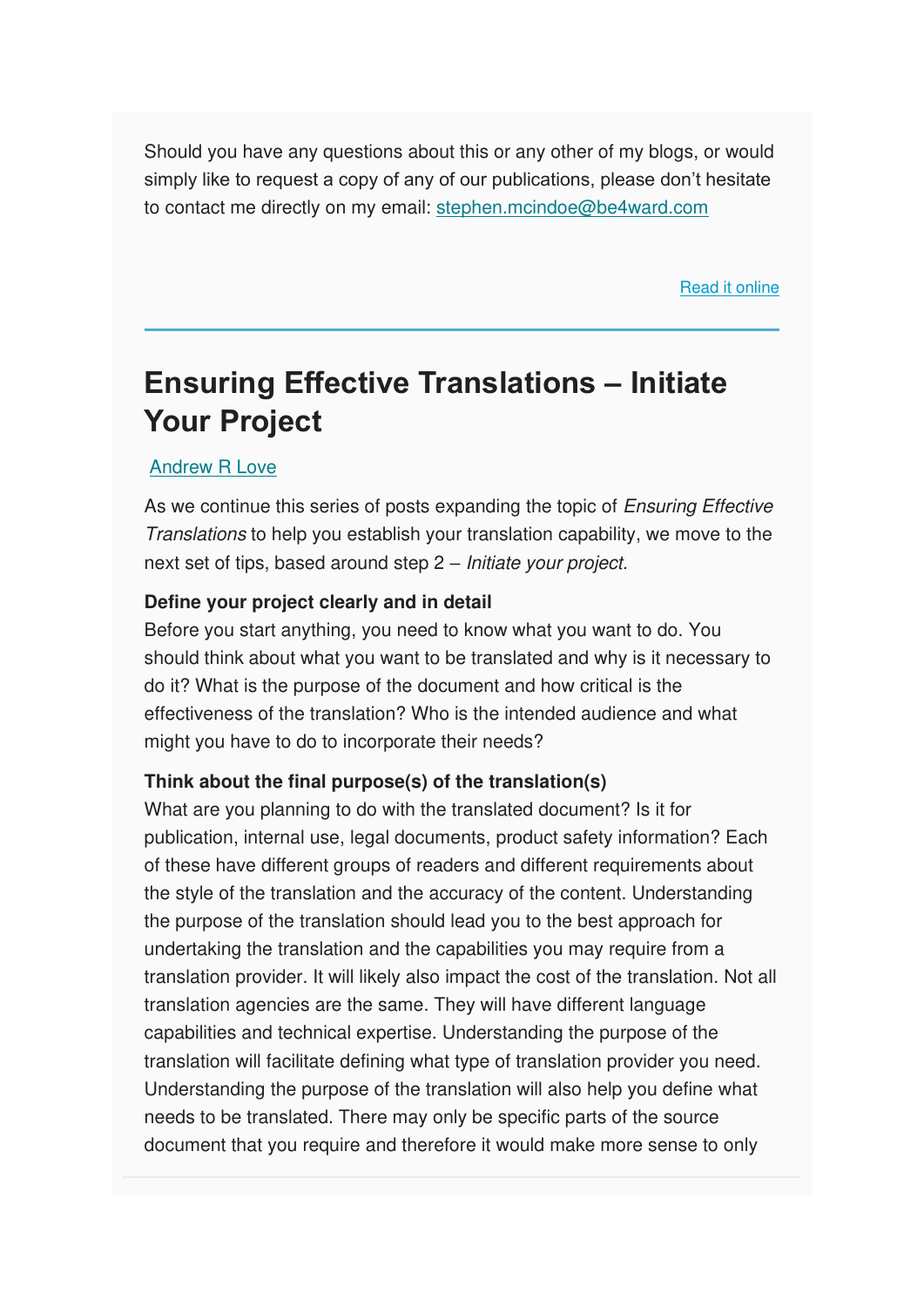have those sections translated into a new abridged version. This will reduce the translation cost and also speed up delivery.

#### **Take the burden off the words**

A picture tells a thousand words. Use of diagrams, pictures and illustrations can be more effective with international audiences than pages of highly technical text. Think carefully about the message you want to get across and how you can get the best mix of text and illustrations.

#### **Set deadlines**

In order to plan your project effectively, you need to be clear on the deadlines to be met. From your understanding of the project's purpose, it should be possible to determine what will need to happen to the translation once it has been approved and when approval is required. Is there a publishing deadline to be met, a date the translation must be submitted to print, or an event the translation will be used at? Any of these will dictate when the translation must be required by, forming the deadlines you need to meet.

#### **Plan the project from start through to delivery**

Planning your project is all about defining the what, when, who and how. For each step of your translation project be clear on what needs to be done, when that needs to happen, who needs to be involved and how it will be done. If you have a clear plan, you will know if you have been successful in delivering the project.

The key steps of what needs to be done should be set by your translation process, but for some projects there may be multiple documents to be translated or some additional steps that need to be undertaken.

The deadlines you have identified earlier are the starting point for defining the timelines for the plan. It is good practice to have standard lead-times for each step of your process that have been agreed upfront with all parties involved. Therefore, using the step lead times to back-schedule from the deadline to be met, will establish a plan. With careful planning, you should have sufficient time to deliver the translation to the deadline using the standard step lead times. However, reality says this is not always the case! Where the step lead times and deadlines don't match, it will be necessary to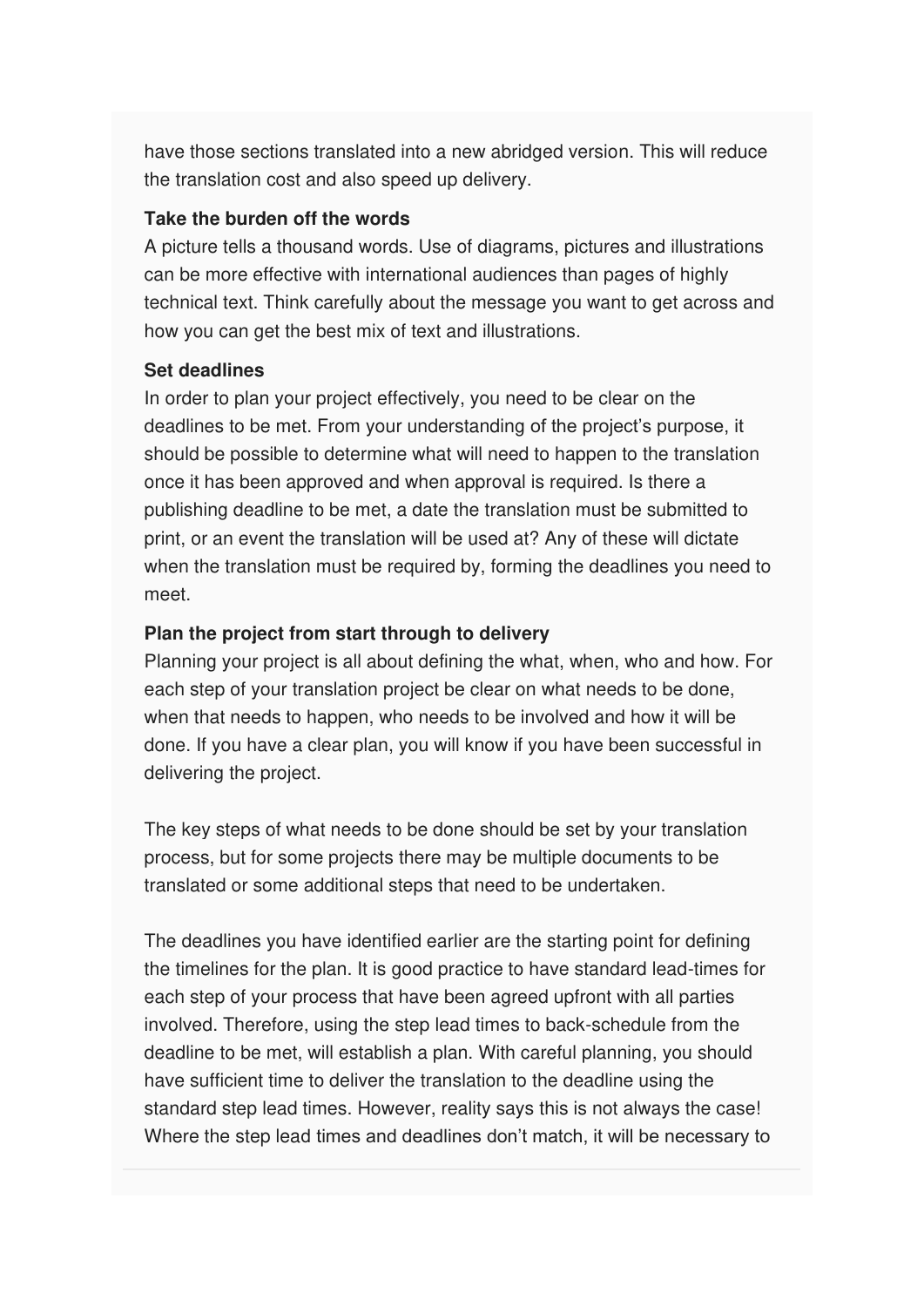adjust the step lead times to meet the delivery date. If this is the case, it is essential that these schedule changes are agreed with the impacted stakeholders, make them aware of the priority and assure their buy-in. A rushed translation will likely result in error, which will cause more delays.

Any translation project will require a number of people involved to prepare the information to be translated, create the translation, review it and finally approve it. It is important to define who this set of individuals are so they can be made aware of the project and how they need to be involved. When defining the translation, involving those approving it can ensure that they don't get surprises when seeing it and can therefore increase chances of quicker approval. Involving the translation provider early by sharing a draft of the proposed text can help them be familiar with the content.

How tasks are carried out refers to the methods used for each step. It is good practice to have methods captured in documented procedures. This ensures repeatability and builds in best practices. In many industries, it is a prerequisite to have such activities precisely captured in Standard Operating Procedures. As part of defining the methods, the quality criteria to be met should also be defined. What constitutes an appropriate translation? How will terminology be maintained? How will differences in opinion on wording and syntax be resolved? These could all be captured in a translation quality plan.

To achieve all of the above, you need project management that is likely part of your translation coordinator's role. There are two aspects to this role:

- Establishing the project as discussed above, ensuring all of the impacted stakeholders are effectively engaged and agree on the time, quality and financial expectations.
- Expediting the delivery of the project through monitoring that the steps are delivered on time, people are doing the required tasks appropriately, issues are addressed promptly, budgets are managed and the overall deadlines are met.

Effective planning of the project is a key step in ensuring a right-first-time and on time translation.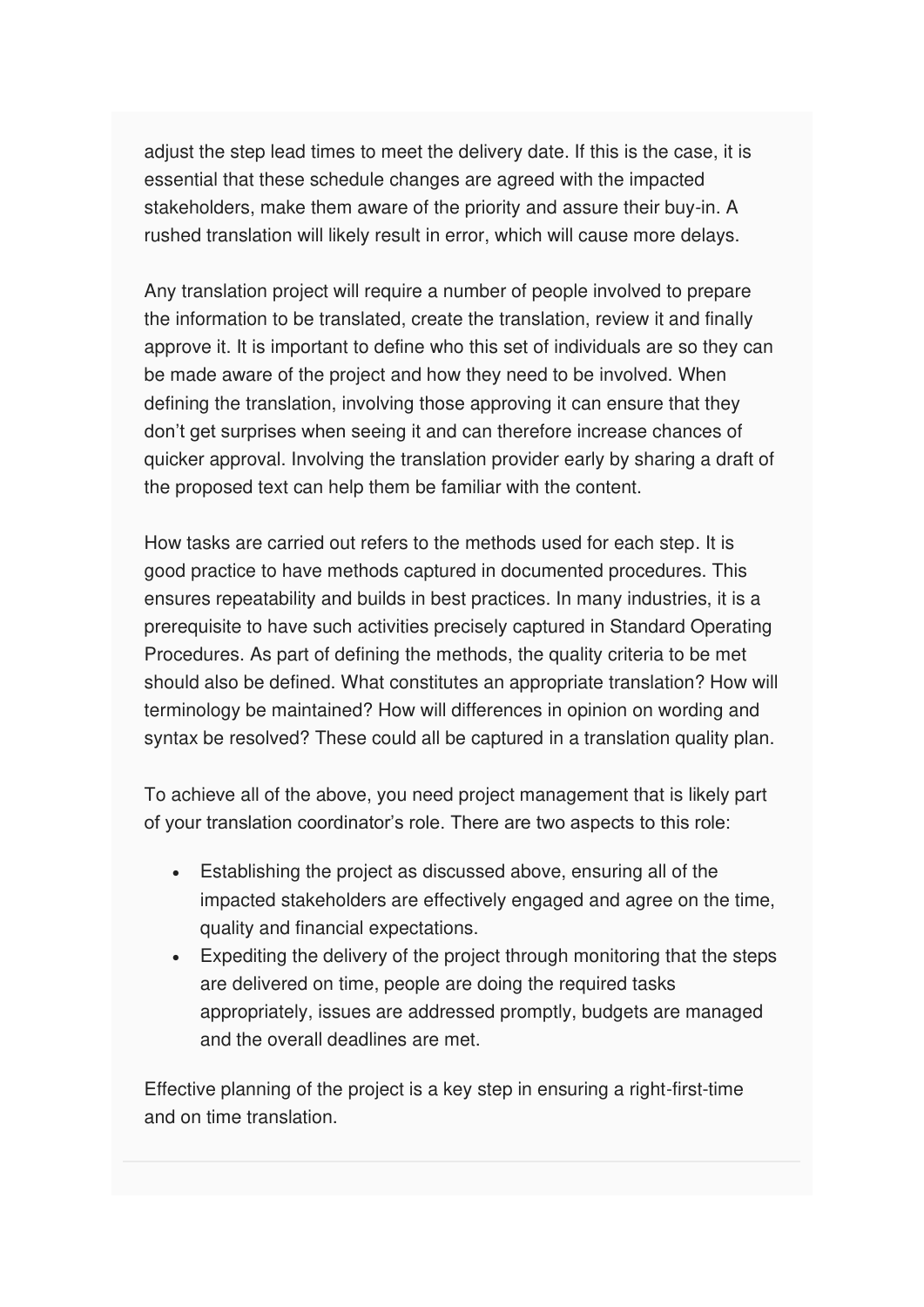#### **Manage risks and issues**

Whilst effective planning is essential, things can go wrong and the project team need to address them as they happen. As a precursor to this, the project team should understand the risks and issues associated with the project.

A simple definition: A risk is something that could go wrong. An issue is a risk that has happened!

Having contingency plans in place for key risks and things that could go wrong will help ensure a successful project outcome.

In the next post we will look at the third step  $-$  Prepare text for translation; with tips on how to ensure that the text you are supplying for translation is prepared in way that allows for a high quality translation.

Should you have any questions about this or any of my other blogs, if you would like to discuss the artwork processes within your company or would simply like to request a copy of my booklets, please don't hesitate to contact me directly on my email [Andrew.love@be4ward.com](mailto:Andrew.love@be4ward.com)

[Read it online](https://www.be4ward.com/blogandrewrlove/2020/04/30/ensuring-effective-translations-initiate-your-project-2/)

# **Ensuring Effective Translations – Preparing Text for Translation**

#### [Andrew R Love](https://www.be4ward.com/blogandrewrlove/author/stefan/)

As we continue this series of posts expanding the topic of *Ensuring Effective* Translations to help you establish your translation capability, we move to the next set of tips, based around step 3 to help you make sure that the text you are supplying for translation is prepared in way that allows for a high quality translation.

#### **Prepare before you start**

Prior to commencing, you need to prepare the text needing translation. The source document needs to be clear, concise and jargon free. The sections to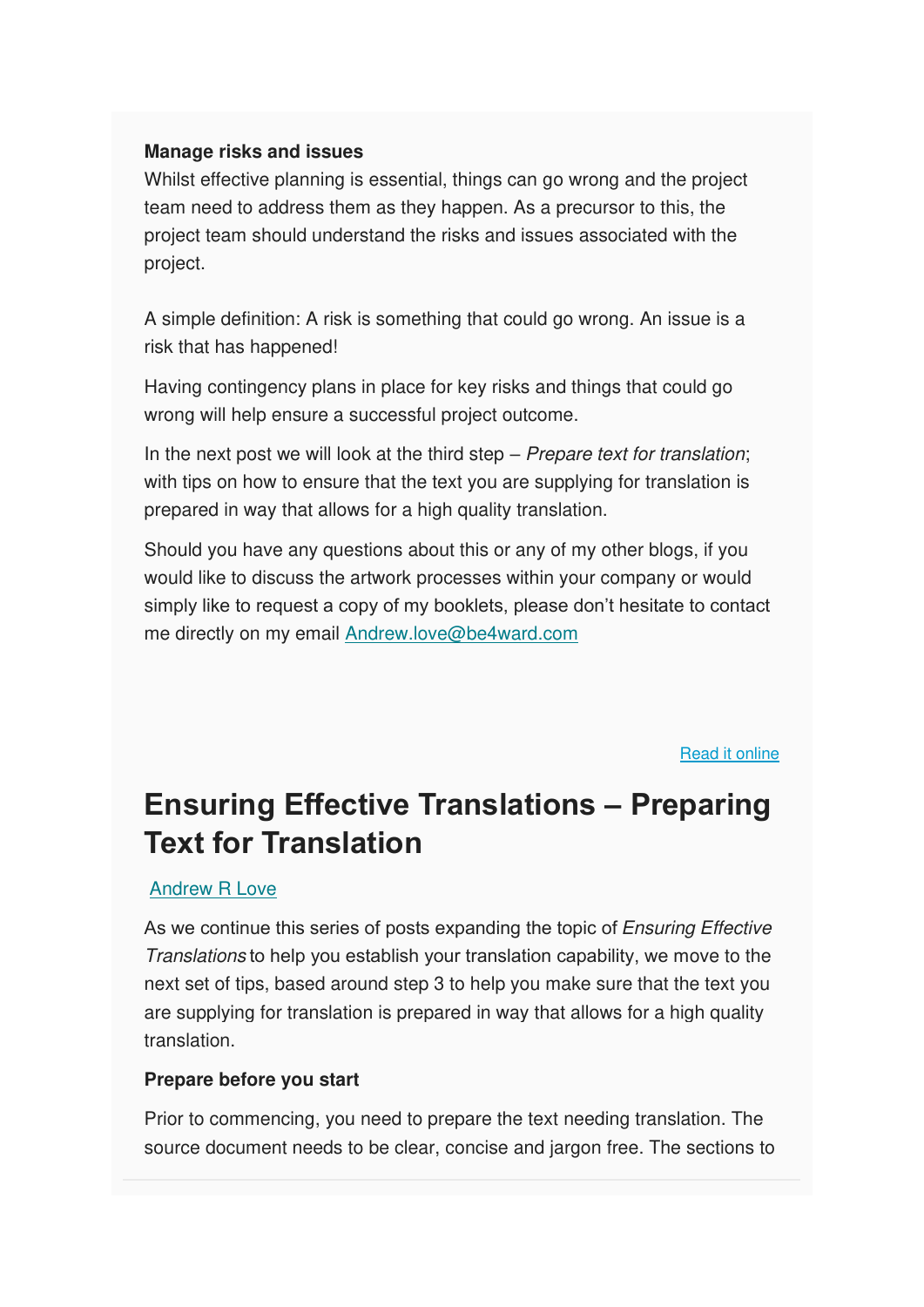be translated need to be clearly highlighted (or better still, remove the sections that are not to be translated). Glossaries, style guides and technical terminology all need to be provided. In taking the time to prepare up front, you will ensure a successful execution of the rest of the project.

#### **Finalise your text before starting the translation**

It is often the mindset that doing translations takes a long time and therefore, it is essential to start as soon as possible. This can create pressure to commence translation before the source text is finalised.

This creates two issues:

– By starting translation before finalising the source text, you are guaranteeing that you will not be able to carry out a correct translation the first time around, and hence, will have to edit the translation a number of times as the remaining information is provided. This results in wasteful extra review cycles and subsequently extends the project timelines.

– Adding extra content requires careful version control of the documents to make sure that all additional comments are captured and added to the right previous versions. Missing such edits is a classic cause of error.

It is therefore always preferable to only begin translation once all information is available. In many cases this can actually be faster, but it requires a mindset change to wait until ready to execute.

In some cases, deadlines make this unfeasible and it is necessary to start the translation whilst finalising the source text. In such cases, version control and time and date stamping must be rigorously applied.

An often-overlooked part of creating the source text is the use of previously translated material. Firstly, in large organisations, is there the chance that someone else in the company could have created this translation? Secondly, are there parts of the source document that have been previously translated and could be incorporated into the document? Re-use of previous translations not only saves time and money, it can increase your brand consistency. To facilitate this, many companies use translation memory tools to store standard translation fragments. Translation memory (TM) is not to be confused with machine translation. A translation memory system stores the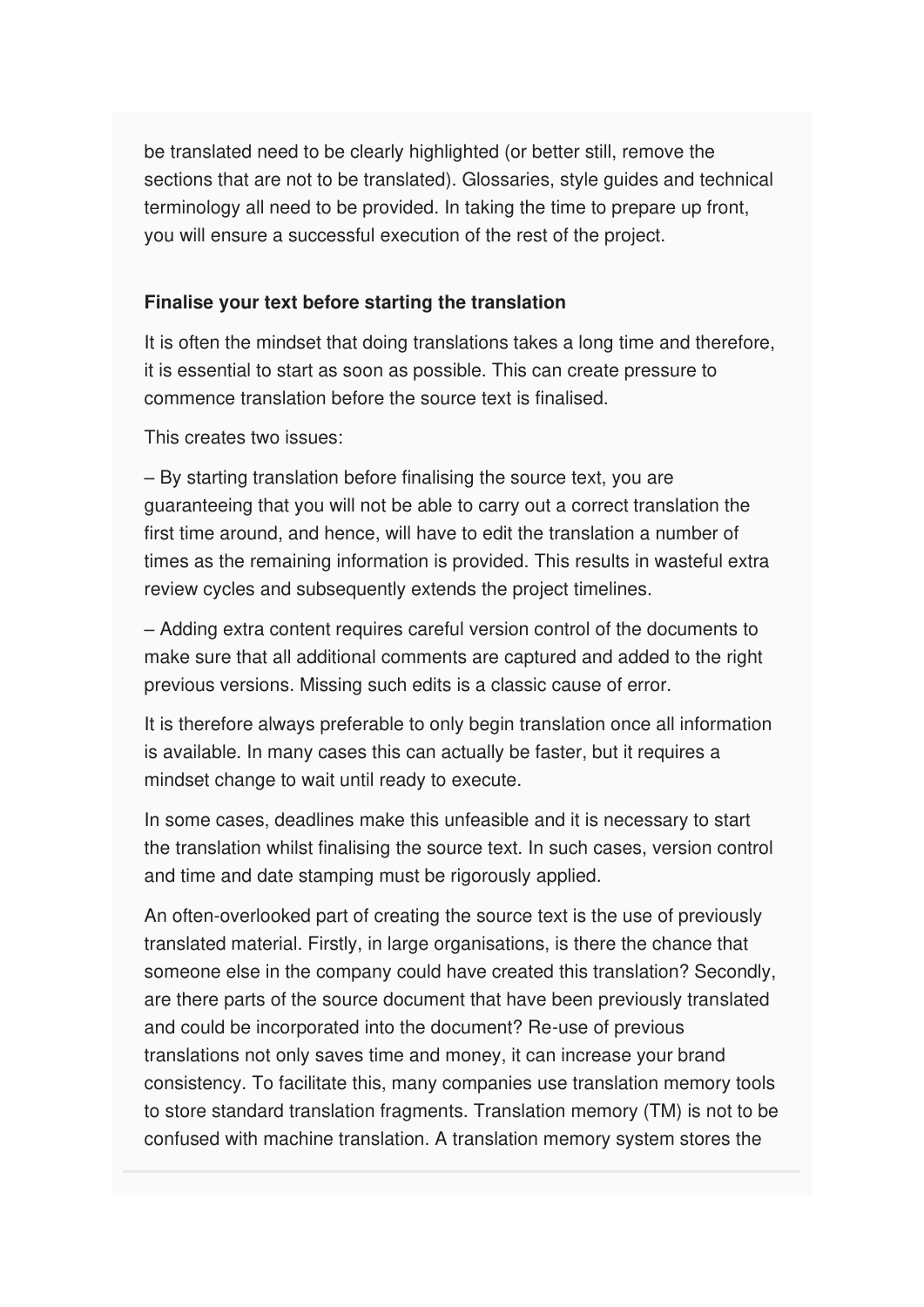source text and the corresponding translation in segments. This could be in either an electronic tool or paper format, depending upon the complexity of the organisation.

#### **Pay special attention to your source documents**

As with many other processes, the phrase 'garbage in – garbage out' is applicable to your translation process. There are a number of things you can do to the source text document to minimise this effect.

– The first is to think about the translation requirements during the writing process. This can provide opportunities to re-use sections of already translated content and to be concise to avoid unnecessary content requiring translation. Also, aim to avoid local colloquialisms that will be difficult to translate.

– Secondly, stick to standard technical terms from your company glossary. This allows translation providers to have pre-translated phrases in their library for these terms.

– Thirdly, thoroughly review the source document to make sure that any errors are eliminated in the source text before you translate.

– Finally, make sure that the format and layout of the source document makes it easy for the translation provider to produce the translation.

#### **Follow technical writing best practices**

There are some recognised best practices that should be followed to ensure effective translations:

– Write short, clear sentences.

– Limit dependent clauses. One thought per sentence helps translators and increases savings from translation memory matches.

– Avoid idiomatic expressions. These are easily misinterpreted.

– Avoid cultural references like sports metaphors or quotations from literary or pop icons, as these often do not work across cultures.

– Make sure symbols are internationally recognised. Don't assume that a symbol (i.e. a stop sign) has the same meaning in other countries.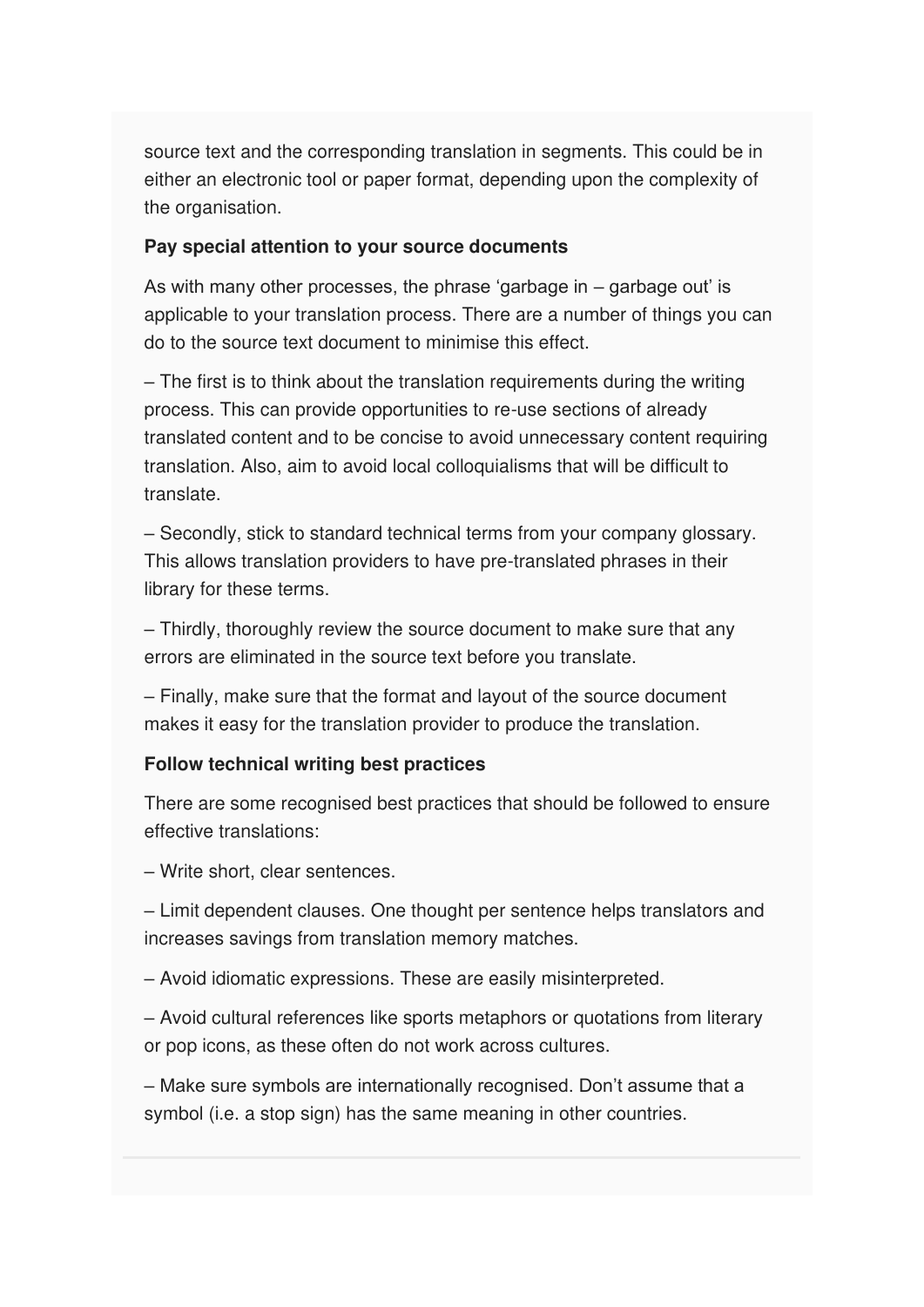#### **Be concise**

Consider writing less, as fewer words will mean lighter translation costs. Also if the text is concise, it should be clear and easier for the translator to render for the intended language.

#### **Think international from the start**

When developing your source text, it is important to be thinking about the international impact of the text from the start.

The first thing to consider, is to make sure you are using plain English in your document. This means using simple and clear statements that minimise the risk of being misunderstood either by the translator or by the audience after translation. Avoid using jargon or culturally biased language – references to the human body and any anecdotes should also be avoided. Similarly, local sayings and colloquial terms can cause confusion and may be gibberish when translated. The objective should be to keep the text simple, concise and clear.

Secondly, consider what language your readers will be reading your document in. Languages are not consistent between countries, for example British English or American English, French from France or Canadian French. Many countries require multi-lingual documentation due to the variety of languages spoken by their citizens. Therefore, translation requirements between different countries can vary even if it appears to be the same language, and this should influence your choice of translation provider – translators who understand the local subtleties of language are key.

Thirdly, the type of audience you are aiming for will influence the writing style you may want. The style would be different if you are writing to consumers versus skilled technical people. Their requirements and expectations will differ. You therefore need to put yourself in their shoes and prepare your text from their perspective.

Finally, but importantly, you must take into account legal, regulatory and cultural requirements to avoid illegal or offensive text unwittingly. Translation providers who understand the local requirements and customs will guide you with such issues.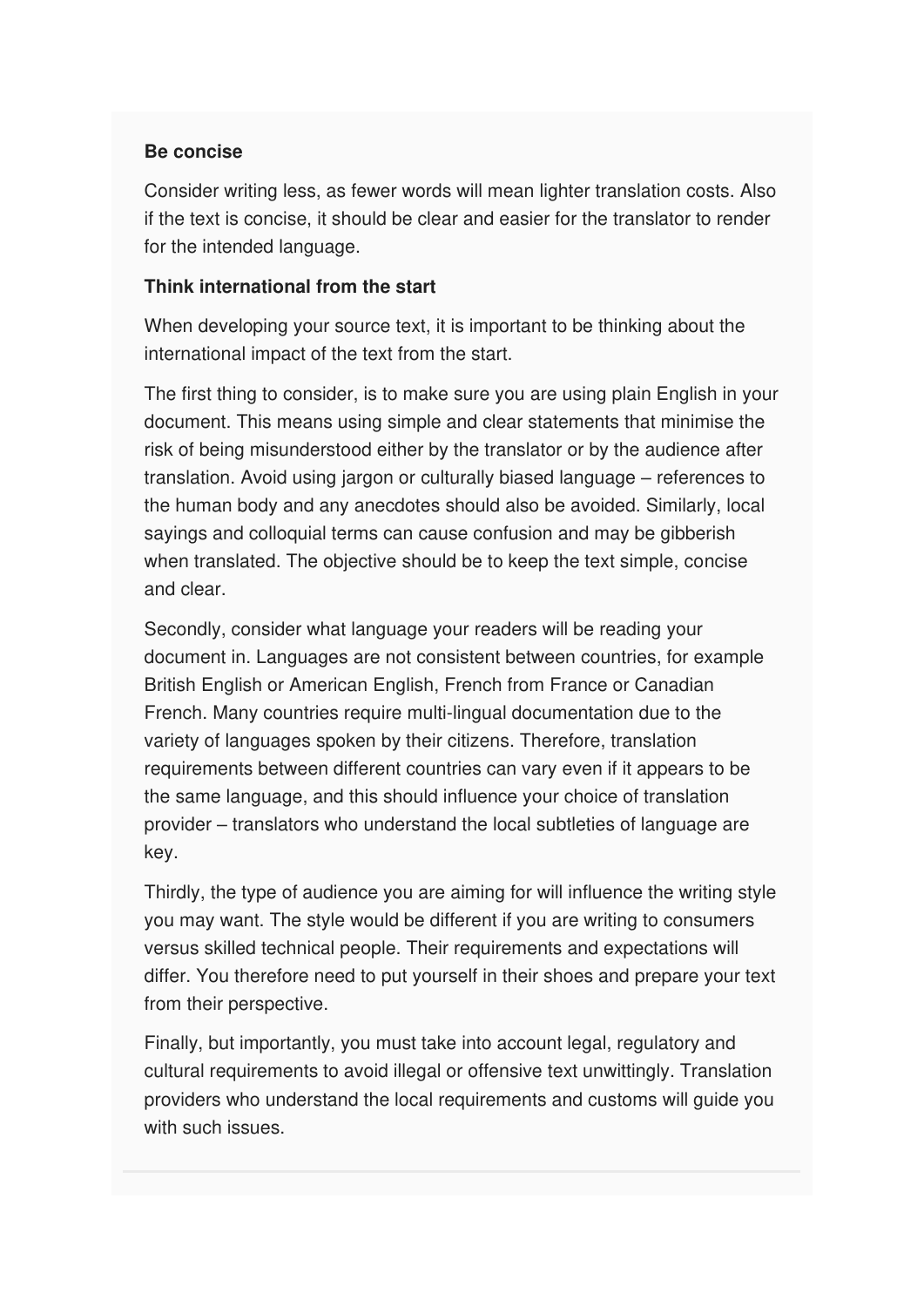#### **Use automation**

Modern word-processing tools have many useful features that can help with the preparation of your source text. Use automation in your documents for table of contents, indices, cross-references, variables and internal/external links. Also, make sure to use style sheets so that any updates or resizing can be automatically applied.

Also, avoid using hard and soft returns in sentences as broken sentences cause problems for the translation teams and their tools.

#### **Prepare for text expansion**

If English is the language in your source document, remember that it is a relatively concise language and most languages are 20% longer. Therefore remember to account for text expansion when designing the layouts you propose to use. Also consider what size of document you want to use (A4, US letter etc.) to make sure that the translated text will fit as you would want.

#### **Carefully prepare your graphics**

Graphics are essential to enhance documents and make them easier to understand. There are a few things you should consider to improve how you work with graphics:

Whenever possible, try to link graphics in a document rather than embed them. This simplifies replacement in localised versions and future updates. Linking graphics also reduces file size, which is friendlier to use with translation tools.

Keep text out of graphic images, as the graphic will have to be recreated to incorporate translated text.

Use screenshots sparingly as they will be in a specific language and would need to be edited for your translated document.

Remember that, depending on language, text may expand when translated. Allow for expansion of the text associated with an image.

To ensure you are only translating what needs to be translated, store localisable images separately from non-localisable images.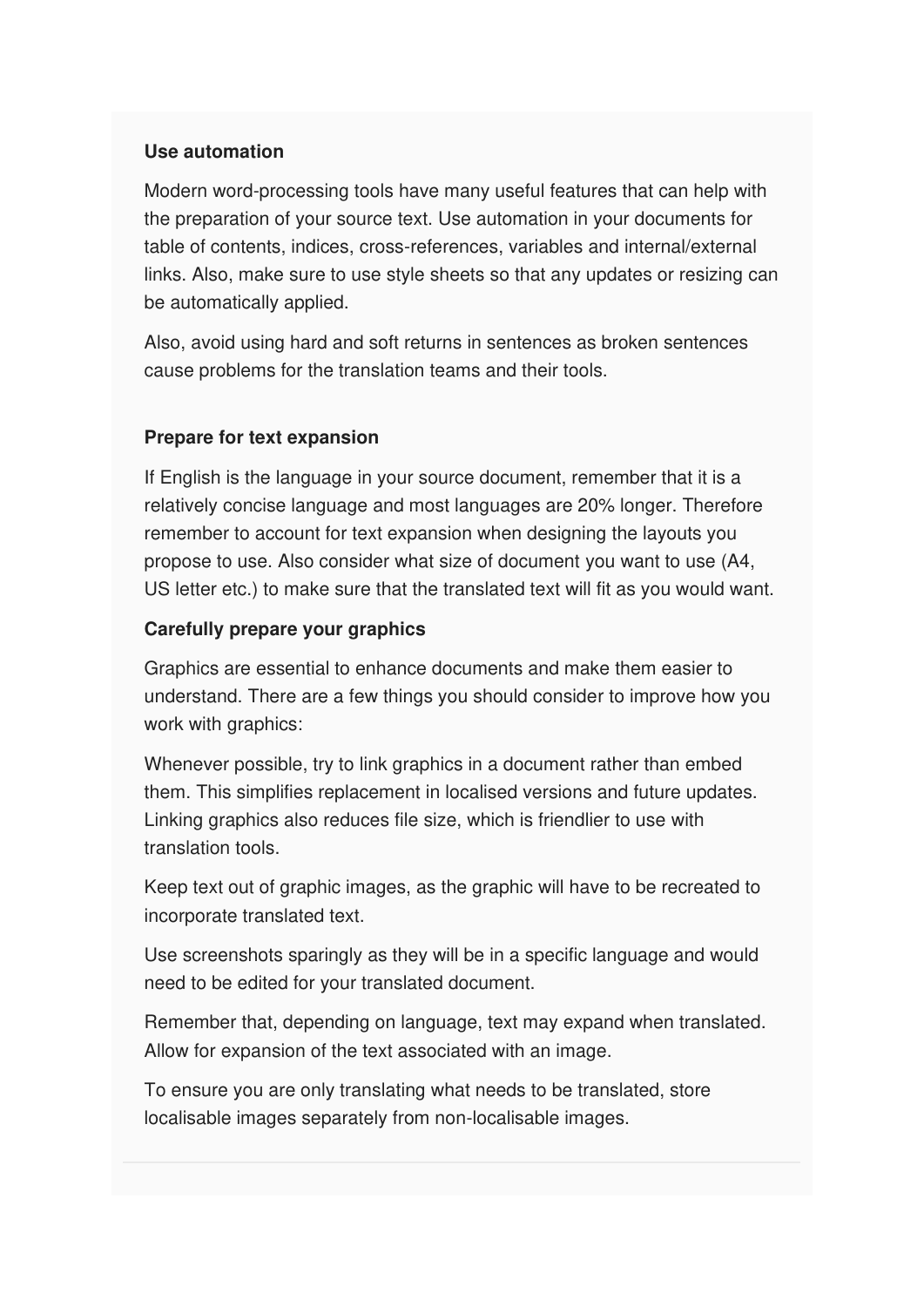#### **Provide editable source files**

Re-creating files takes time and adds to cost, so always try to provide editable source files to your translation provider. As discussed above, this should include editable images.

Also consider compressing files if they are extremely large to help protect corruption-prone fonts and speed transmission during very tight schedules.

In the next blog, we will look at the fourth step – choosing your translation provider; offering our tips to ensure that the translation provider you propose to use is fit for purpose.

Should you have any questions or feedback relating to this or any of my other blogs, if you would like to discuss the artwork processes within your company or would simply like to request a copy of my booklets, please don't hesitate to contact me directly on my email [Andrew.love@be4ward.com](mailto:Andrew.love@be4ward.com)

[Read it online](https://www.be4ward.com/blogandrewrlove/2020/05/31/ensuring-effective-translations-preparing-text-for-translation/)